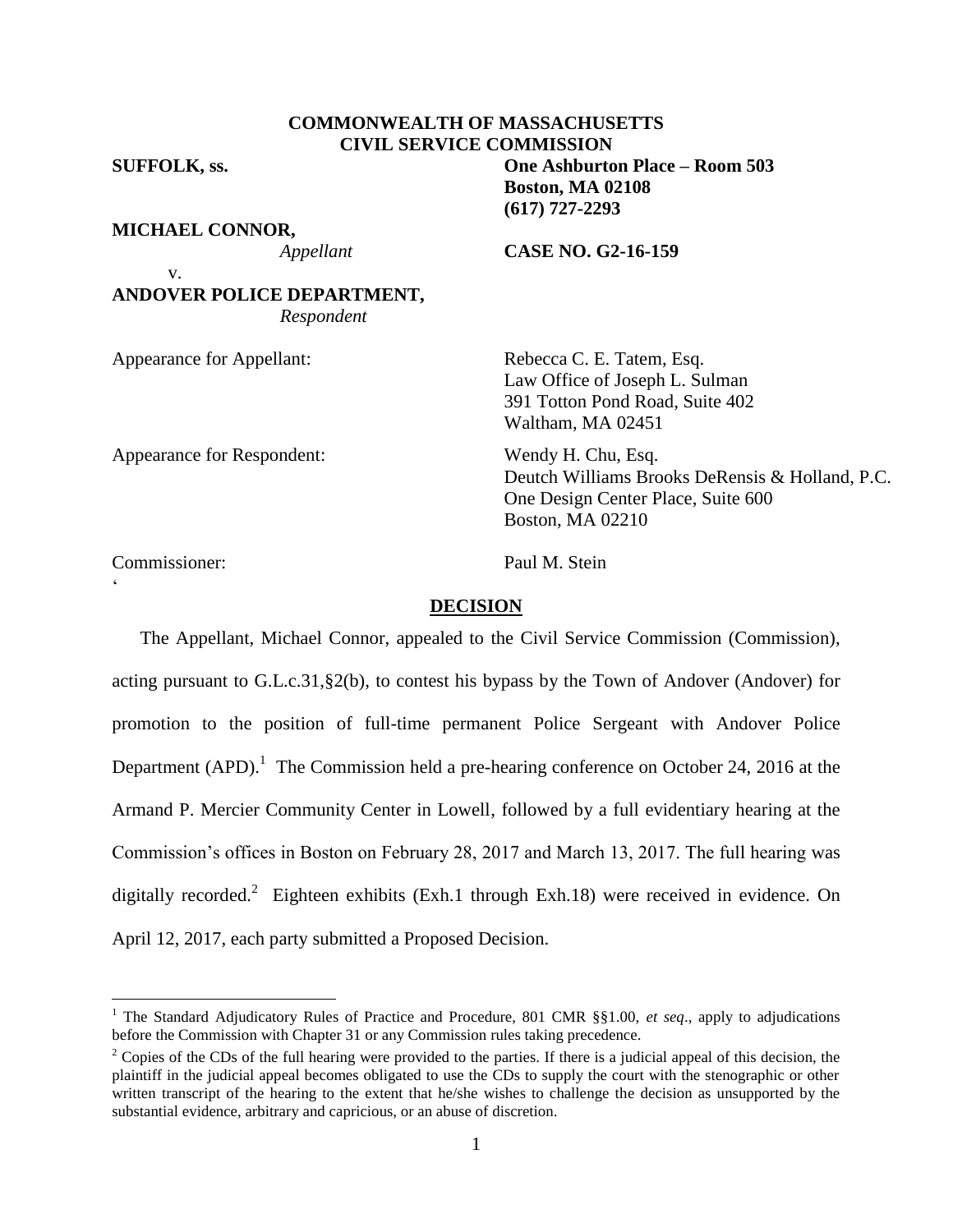### **FINDINGS OF FACT**

Based on the Exhibits entered into evidence and the testimony of the following witnesses:

*Called by the Appointing Authority*:

- APD Police Chief Patrick Keefe
- APD Police Lieutenant Edward Guy
- APD Police Lieutenant Frank Fitzpatrick
- Andover Deputy Town Manager, John Mangiaratti

*Called by the Appellant:*

APD Patrolman, Michael Connor, Appellant

and taking administrative notice of all matters filed in the case, pertinent law and reasonable

inferences from the credible evidence, a preponderance of the evidence establishes these facts:

# The Appellant

 $\overline{a}$ 

1. The Appellant, Michael Connor, grew up and now lives in Andover MA. He holds the tenured civil service position of Patrolman with the APD to which he was appointed in 1998. He has an unblemished record, having received several awards and has never received professional discipline. (*Exh. 7; Testimony of Appellant*)

2. Since 2007, Officer Connor has served as the APD's sole K-9 officer, certified in patrol and narcotics detection. Officer Connor is one of the two APD officers<sup>3</sup> who are members of the Northeastern Massachusetts Law Enforcement Council ("NEMLEC"), where he is part of a fifteen member K-9 Team on Platoon III. (*Exh. 7; Testimony of Appellant*)

3. In order to obtain his certification as a K-9 Patrol Officer, Officer Connor completed a sixteen-week academy with the Boston Police Department and an additional six-week academy to receive certification in Narcotics Detection. (*Exh.7; Testimony of Appellant*)

<sup>3</sup> The other AFD officer is Lieutenant Frank Fitzpatrick who has been an NEMLEC member since 2008, also assigned to Platoon III, and has personal knowledge of Officer Connor's work with NEMLEC. (*Exh. 18; Testimony of Appellant & Fitzpatrick*)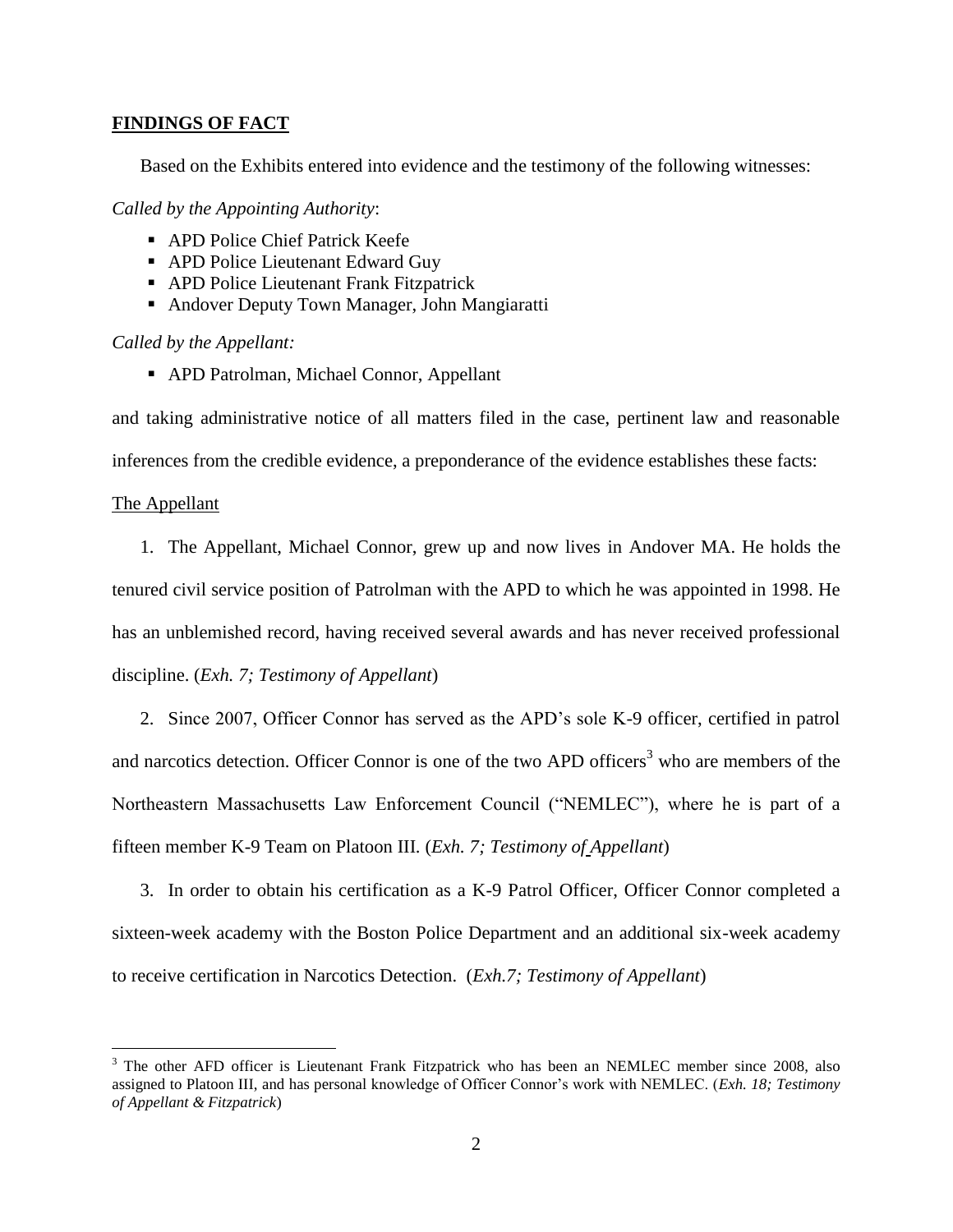4. As the APD's K-9 officer, Officer Connor and his canine partner (Niko, who passed away in  $2012<sup>4</sup>$  and his current dog) have been responsible to support Drug Unit searches and tracking searches for crime suspects, lost children and missing elderly persons. This work regularly calls for Officer Connor to direct other officers in tasks that he needs them to perform in the search operation. Officer Connor also holds a bi-annual two-day drug class for Andover ninth graders, part of which is a demonstration showing how his dog searches for drugs and tracks people. (*Exh. 7; Testimony of Appellant*)

5. As part of the NEMLEC K-9 Team, Officer Connnor and his dog assist police departments throughout Northeastern Massachusetts in suspect, narcotics and missing person searches. Officer Connor and his dog were part of the NEMLEC K-9 Team that responded to the Boston Marathon Bombing in 2013. (*Exh. 7; Testimony of Appellant & Fitzpatrick*)

6. Officer Connor is a member of the United States Police Canine Association (USPCA), which holds annual Police Dog Trials in which Connor and Grimm have competed every year since 2013. In 2014, Officer Connor was the chairperson for the USPCA Police Dog Trials, and had overall responsibility for fundraising for the event, arranging for a venue, food and lodging for the competitors (human and canine), securing vendors, and organizing the awards banquet. In 2015, Officer Connor again helped organize that year's Police Dog Trials by securing the lodging, venue and food, as well as a donation from the APD Police Union. (*Testimony of Appellant & Fitzpatrick*)

7. Among his other duties for the APD, Officer Connor was selected as the APD's Taser instructor, which entailed teaching and certifying other APD officers in Taser use. He was selected to serve for several years as a member of the APD's Mountain Bike Patrol. He has also

 $\overline{a}$ 

<sup>&</sup>lt;sup>4</sup> When Niko passed away, Officer Connor was honored with the 2012 Robert T. Black Award, given to honor the APD's "Officer of the Year." (*Testimony of Appellant; Administrative Notice [https://www.andoverma.gov/ 269/Robert-Black-Award]*)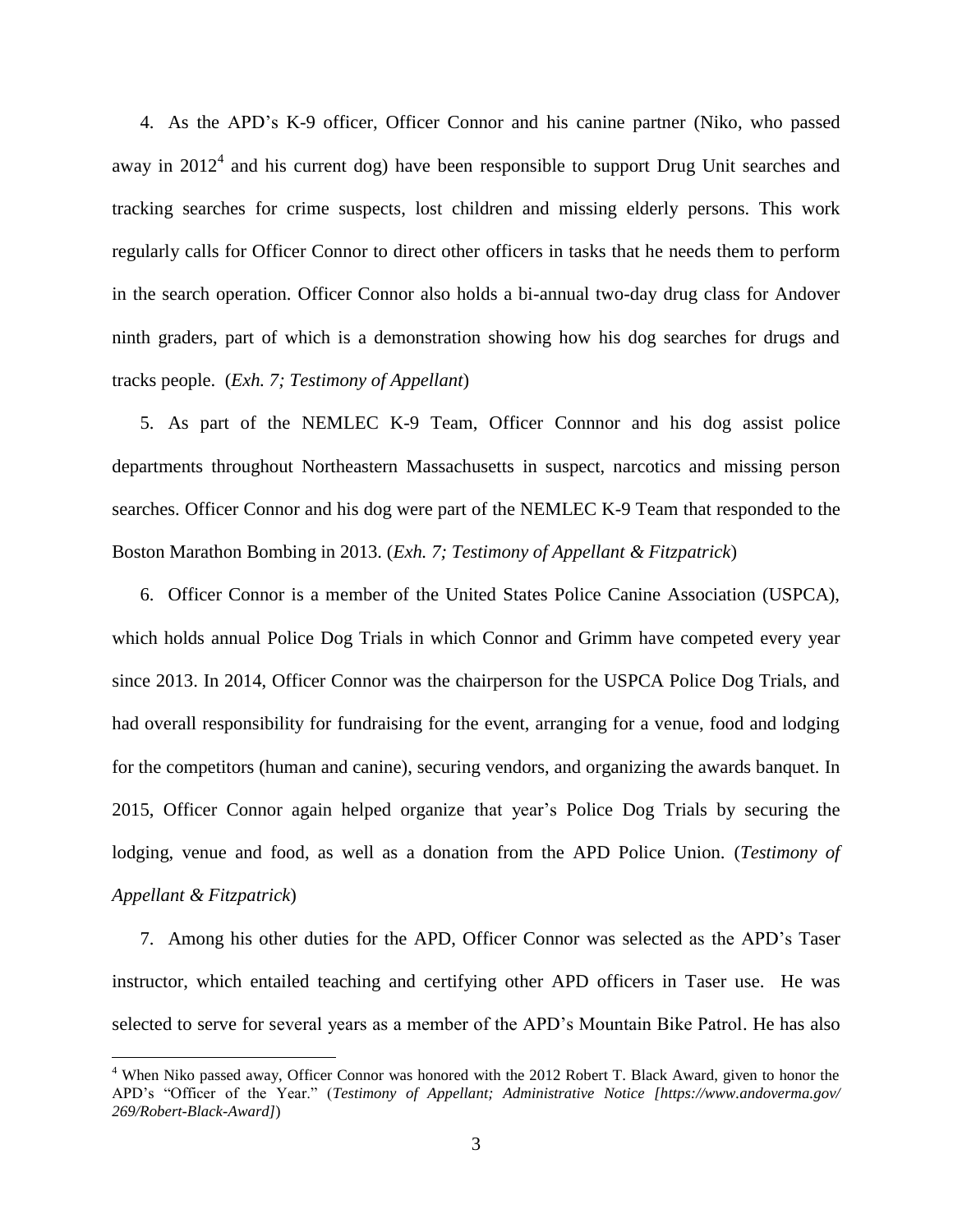provided informal mentoring and guidance to junior officers on job-related judgement calls, both with and without a superior officer present, such as whether to arrest a person in front of a child. (*Testimony of Appellant*)

8. Officer Connor is a decorated combat veteran who enlisted in the United States Marine Corp in 1988 and served on active duty until 1992. He attained the supervisory rank of Lance Corporal (E-3) around 1990 and the rank of Corporal (E-4) in 1991. He was trained in explosives and combat engineering and was deployed to Iraq where he was responsible for supervising and managing "Fire Teams" of four to six marines in the construction of underground bunkers and other defensive combat structures. He also handled disposal of hazardous materials. (*Exh. 7; Testimony of Appellant*)

9. After discharge from active duty, Officer Connor attended San Diego State University and earned a bachelor's degree in criminal justice in 1997. While attending college, he served as a Juvenile Probation Intern with the San Diego County Probation Department and, upon graduation, worked as a Juvenile Probation Officer for that agency until 1998, when he returned to Andover to accept the appointment as an APD patrolman. (*Exh. 7; Testimony of Appellant*)

10. In 2003, Officer Connor earned a master's degree in criminal justice from Western New England College (now Western New England University). (*Exh. 7; Testimony of Appellant*)

#### The APD

11. The Andover Town Manager is the Appointing Authority for civil service appointments and promotions within the APD, upon the recommendation of the Police Chief. (*Exhs.3 through 5; Testimony of Keefe*)

12. The APD is comprised of approximately 63 sworn officers, including a Police Chief, six (6) Lieutenants, eight (8) Sergeants, 38 Patrolman and 10 Reserve Officers. (*Testimony of Keefe*)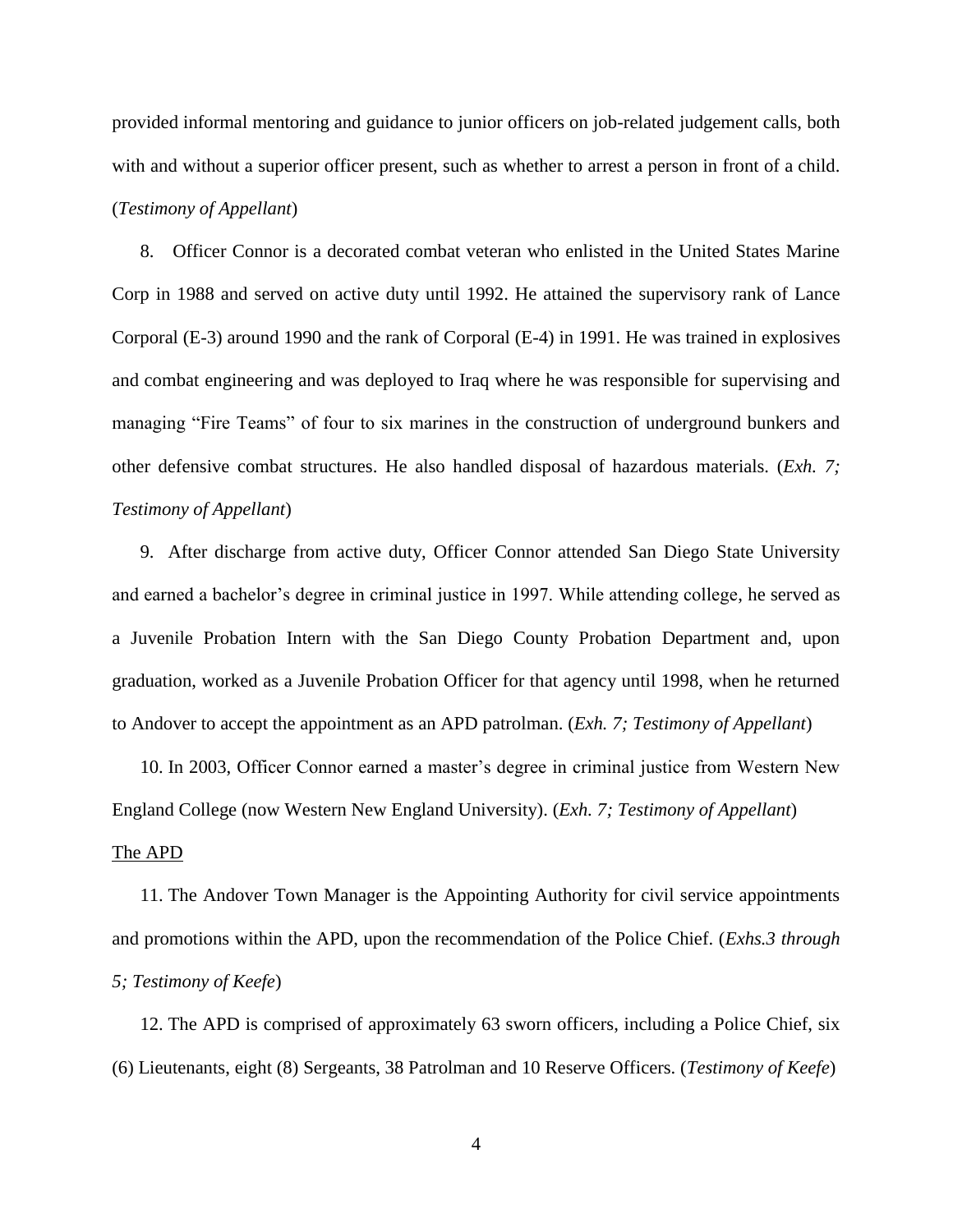13. The APD's command staff consists of Patrick Keefe, Chief of Police (APD 1998, US Army combat veteran, Lt Col. US Army Nat'l Guard); Lieutenant Edward Guy, who serves as the Executive Officer (Methuen Police Dep't 1984, APD 2004, 2006 Robert T. Black Award, USAF veteran; and Lieutenant Frank Fitzpatrick, Support Services Lieutenant (APD 2006, 2011 Robert T. Black Award). (*Exhs. 16 through 18; Testimony of Keefe, Guy & Fitzpatrick*)

14. An APD Sergeant is the first-line supervisor, who serves as the sole liaison between patrolmen and the leadership (Lieutenants). It requires coaching and mentoring patrol officers, ensuring compliance with all laws and regulations, and with all follow-up paperwork. The job is considered the "most difficult position" in the APD. (*Testimony of Chief Keefe)*

#### The APD's Prior 2015 & 2016 Sergeant Promotions

15. On April 18, 2015, the APD administered a departmental promotional Assessment Center examination for APD Sergeant. Officer Connor took and passed the Assessment Center examination and his score of 84 (including education & experience credits and veteran's points), placed him third on the 2015 eligible list of seven APD officers.(*Exh. 2; Testimony of Keefe*)

16. In August 2015, the APD promoted to Sergeant the officer ranked first on the 2015 eligible list. On September 6, 2016, the APD promoted to Sergeant the officer initially ranked second on the 2015 eligible, whose name then appeared first on the departmental promotional certification from which the promotion was made. Officer Connor, who appeared within the "2n+1" formula, along with the candidate then ranked third on the certification, just below Officer Connor, both were considered and interviewed for these two appointments that ultimately went to a higher ranked candidate. (*Testimony of Appellant & Keefe*)

17. After the September 6, 2016 appointment, the candidate then ranked third, just below Officer Connor, came to Lt. Guy for advice about his interview. Lt. Guy, who believes "leaders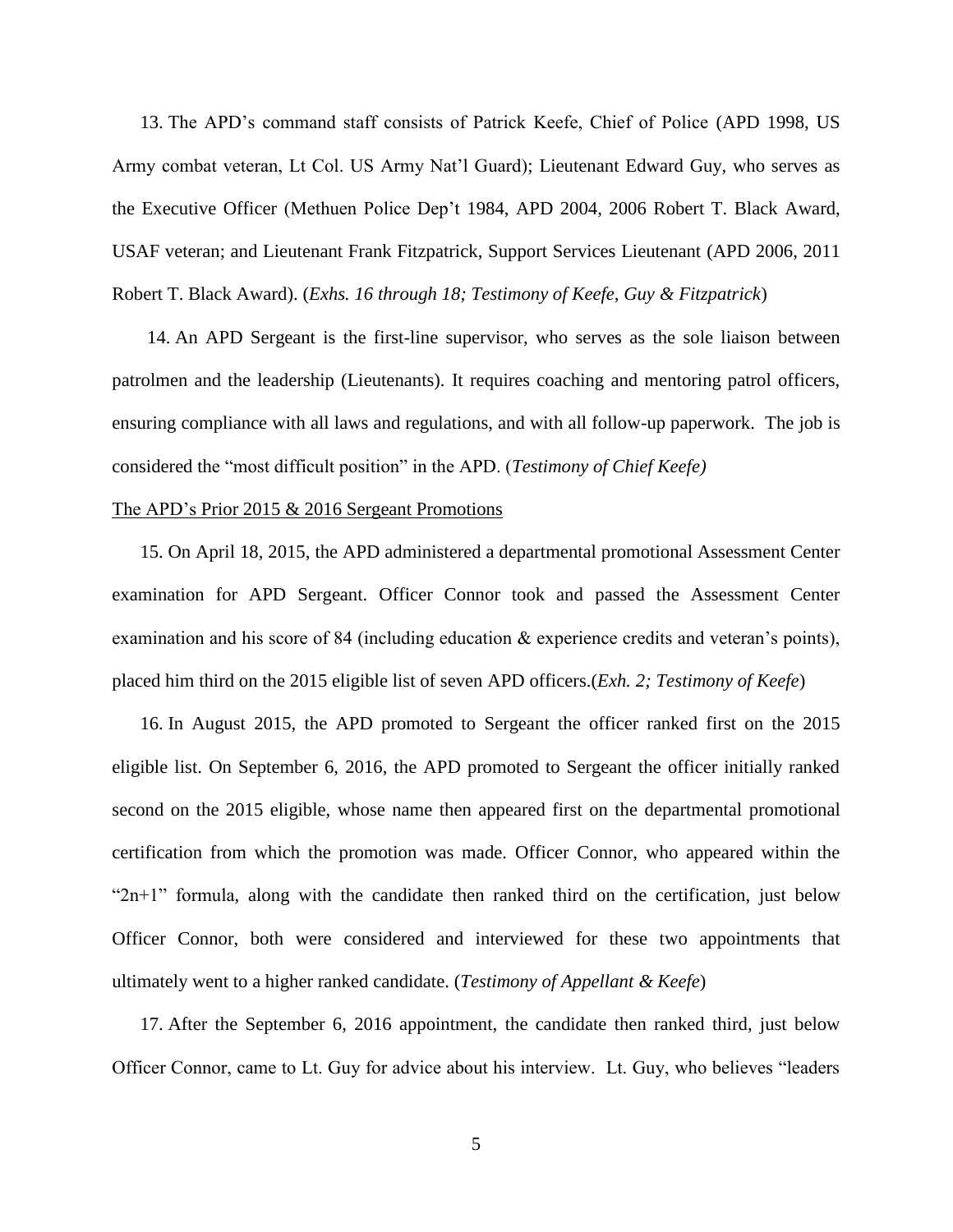are readers" recommended that the candidate read periodicals, some of which are kept at the APD police station, on "leadership topics." Lt. Guy also spoke with Officer Connnor to discuss ways he could improve on his initial interview performance. (*Testimony of Guy*)

### The September 20, 2016 Appointment Process

18. On September 9, 2016, as a result of a retirement, a new vacancy for Sergeant was created for which the APD issued Requisition No. 02771 for a departmental promotional certification (SGT092016) dated September 20, 2016. Officer Connor's name then appeared first on the certification along with the candidate just below him on the 2015 eligible list, now second, and the third candidate next in rank order on the eligible list, all of whom signed az $\succeq$  willing to accept. (*Exh. 3; Testimony of Keefe*)

19. According to Chief Keefe, he knew how the candidates ranked on the certification but did not know their assessment center scores: "Placement on the list gets [the three candidates] an interview." A panel consisting of Lt. Guy, Lt. Fitzpatrick and Deputy Town Manager John Mangiaratti was established to conduct interviews of all three candidates on September 20, 2016. (*Exhs. 9 through 15, Testimony of Appellant, Keefe, Guy, Fitzpatrick & Mangiaratti*)

20. Chief Keefe had participated in all promotional interviews since becoming Police Chief in 2013, but recused himself from the September 20, 2016 interviews because he had (positive) personal relationships with both Officer Connor and the now second-ranked candidate. All three attended the police academy together and joined the APD in 1998. Chief Keefe considers all three "friends". Chief Keefe's son "hangs out" with the second-ranked candidate's son. (*Testimony of Keefe & Guy*)

21. Lt. Guy was the person who suggested that Chief Keefe recuse himself in the third hiring. Although neither he nor Chief Keefe believed that the Chief's personal friendship with Officer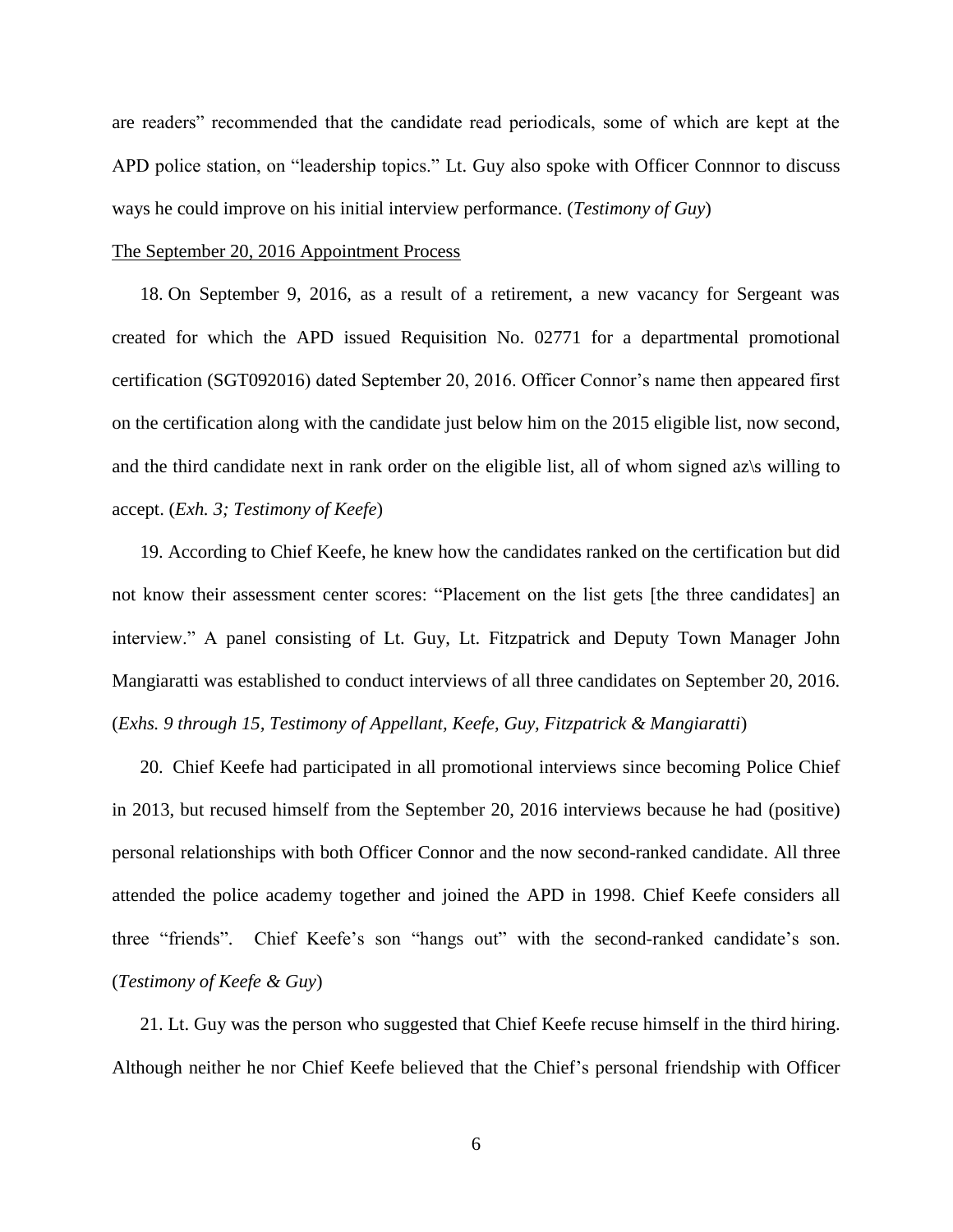Connnor and the second-ranked candidate posed any actual risk of favoritism, Chief Keefe agreed with Lt. Guy's advice that, in the interest of preserving the integrity of the process for the benefit of the third-ranked candidate, it was best to avoid even a perception of bias.<sup>5</sup>

22. Due to Chief Keefe's recusal, for the first time since he became Chief, the Deputy Town Manager was substituted for Chief Keefe on the interview panel. Although this was his first APD interview panel, Deputy Town Manager Mangiaratti had participated on a number of other interview panels for other positions with Andover, and, before that, for the Town of Westford MA. (*Testimony of Keefe & Mangiaratti*)

23. Chief Keefe, Lt. Guy, and Lt. Fitzpatrick all had direct percipient knowledge of the APD patrolmen who were being considered for promotion through professional interaction with them as peers and superior officers over the years. All three members of the command staff had also come up through the ranks and served as a Detective. Lt. Guy and Lt. Fitzpatrick both knew about Officer Connor's military service in the Marine Corps and, as indicated above, Lt. Fitzpatrick and Officer Connor worked together at NEMLEC. Lt. Fitzpatrick knew the thirdranked candidate "best", as he was neighbors with the family and had sponsored that officer when he originally applied to become an APD officer. Chief Keefe and Lt. Guy attended the Dog Trials that Officer Connor chaired. (*Testimony of Appellant, Keefe, Guy & Fitzpatrick*)

24. The September 20, 2016 interviews were not audio or video recorded. The panelists did not discuss the candidates amongst themselves or rate them until after all interviews were completed, at which time they each assigned a ranking (from 1 to 3, lower is better) to each

 $\overline{a}$ 

<sup>&</sup>lt;sup>5</sup>Chief Keefe did participate in the interviews for the April 2015 promotion (in which Office Connor was interviewed) and in the September 6, 2016 interview for which both Officer Connor and the second-ranked candidate in the September 20, 2016, then third, were both considered. Chief Keefe testified that, in hindsight, although neither of those appointments involved a bypass, he should not have been involved in the September 6, 2016 appointment either, for the same reason he recused himself in this cycle. No candidates raised any objection or concern to Chief Keefe's participation in the prior two Sergeant promotions. (*Testimony of Appellant, Keefe & Guy*)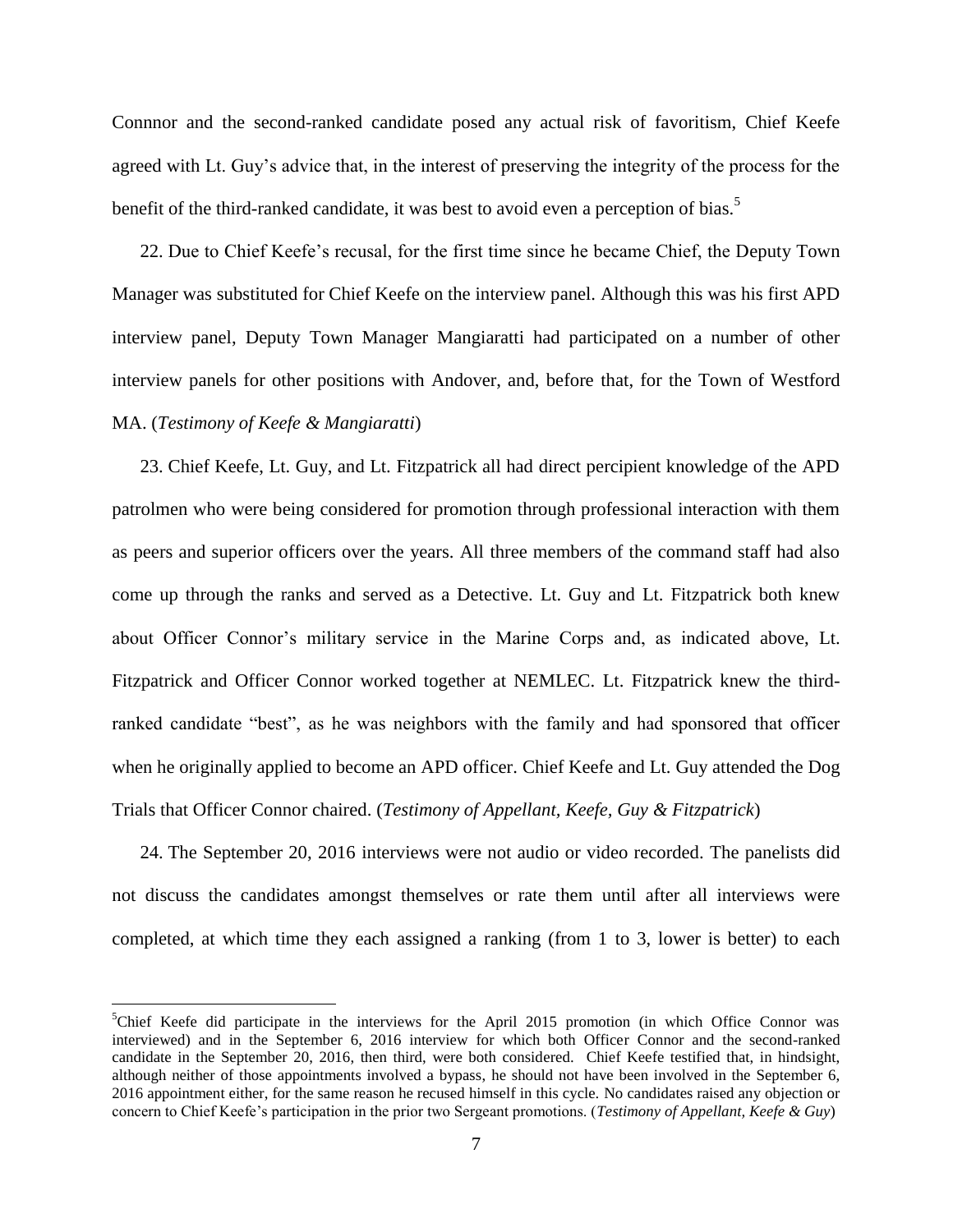candidate. Panelists received no instructions on how to score candidates or what criteria they should apply in evaluating them. Except for the final rankings, no other scoring or metrics were used by the panelists to weigh or evaluate the candidates' interview performance or qualifications. (*Exh. 15; Testimony of Guy, Fitzpatrick & Mangiaratti*)

25. Each interview panelist received a pre-printed "Sergeant Evaluation Form" which included space for a written narrative on three overall assessments: "Overall/Comments", "Pre-Interview" and "During Interview". The form also contained a series of seven interview questions that were asked of each candidate, with space for the interview panelist to provide a narrative related to the candidate's response to each question. (*Exhs. 9 thorough 14; Testimony of* 

*Guy, Fitzpatrick & Mangiaratti*)

### Officer Connor's September 20, 2016 Interview

26. Officer Connor was the first candidate to be interviewed. His interview lasted about 15 minutes. He was suitably attired and presented each panelist with a copy of his resume and a letter of recommendation from the Police Chief of an adjoining town, who knew Officer Connor for twelve years, nine years of which they trained and worked together as K9 handlers. The letter stated:

"I believe he is an excellent candidate to be promoted to Sergeant . . . and will attest to his integrity and genuine love of this profession. . . . As a K9 officer, Officer Connor had to maintain physical conditioning [and] knowledge to make split second decisions . . . . He not only had to be concerned about his own well-being, but that of the other officers and his K9 and the decision he would make in the best interest of the dynamic situation. These are qualities of a great supervisor . . . whether on a routine shift, or at a significant event.  $\ldots$ "

Officer Connor also provided a commendation from the former Andover Police Chief for "professionalism and coolness under pressure at the infant death you responded to on March 13, 2003 . . . . [Y]our compassionate handling of . . . situation demonstrated the best we have to offer as law enforcement professionals." (*Exhs. 7 & 9; Testimony of Appellant)*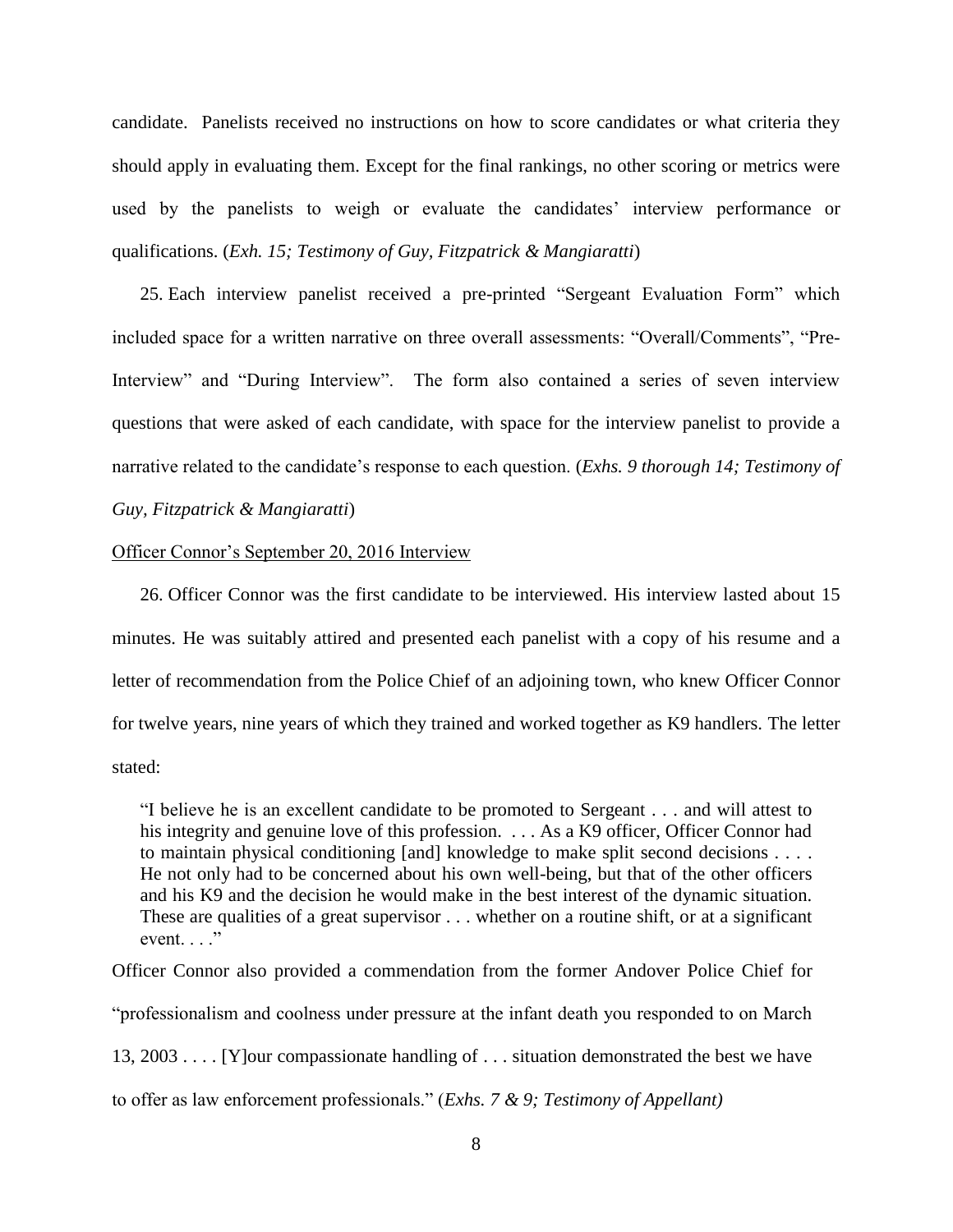27. Officer Connor observed each panelist look over his resume packet, so he did not reiterate the details of his accomplishments listed on the resume. He did reference his military experience and leadership ability as a K9 officer, indicating that he was someone who would lead "by example" and "from the front" and "take bits and pieces" learned from all of his fellow superior officers. He also pointed to his work with high school students. He said he sought the promotion as the "next step" in his career. When asked about what recommendations for improvements at the APD, he pointed to the "FTO [Field Training Officer [Program]" and suggested it would be valuable to rotate new officers on shifts so that they get the experience of different FTOs. (*Exhs.9, 11,13; Testimony of Appellant, Gray, Fitzpatrick & Mangiaratt*i)

28. Lt. Guy's interview notes for Officer Connor's interview state, in part: Observations/Comments: *Suit, Resume* Pre-Interview: *Seemed a little nervous* During Interview: *had good answers on most questions. Did not articulate a specific plan [as to] what he would do in role. Stated he would get out of car or tell people to get out of car and talk to people. Did not expound on answers to question 3.*

(*Exh. 9*)

29. Lt. Fitzpatrick's interview notes for Officer Connor's interview state, in part:

Observations/Comments: *good resume and supporting documents* Pre-Interview: *handshake, eye contact*

During Interview: *calm thought through his responses. Prepared well, clearly evident Officer Connor was himself in interview.*

Please provide for us a definition of what a leader is to you? Now please provide your definition of a Manager: Please provide an example of a person whom you believe is a great Leader and someone whom you would wish to exemplify. *Leads by example + from the front + learn from mistakes. Spoke about military background in Marines. . .* 

*knew difference between Leader + Manager. Takes bits and pieces from everyone, chose not to pick a Leader, learn from everyone.*

Can you point to a weakness and/or weaknesses that you believe are present within the Andover Police Department? What would you do to improve these issues? *Weakness is*

*FTO program FTOs change shifts whereas there should be an FTO on each shift. Good answer to question . . .* 

(*Exh. 11*)

30. Deputy Town Manager Mangiaratti took few notes during Officer Connor's interview,

writing in "During Interview" only the word "prepared" and brief notes on each of the seven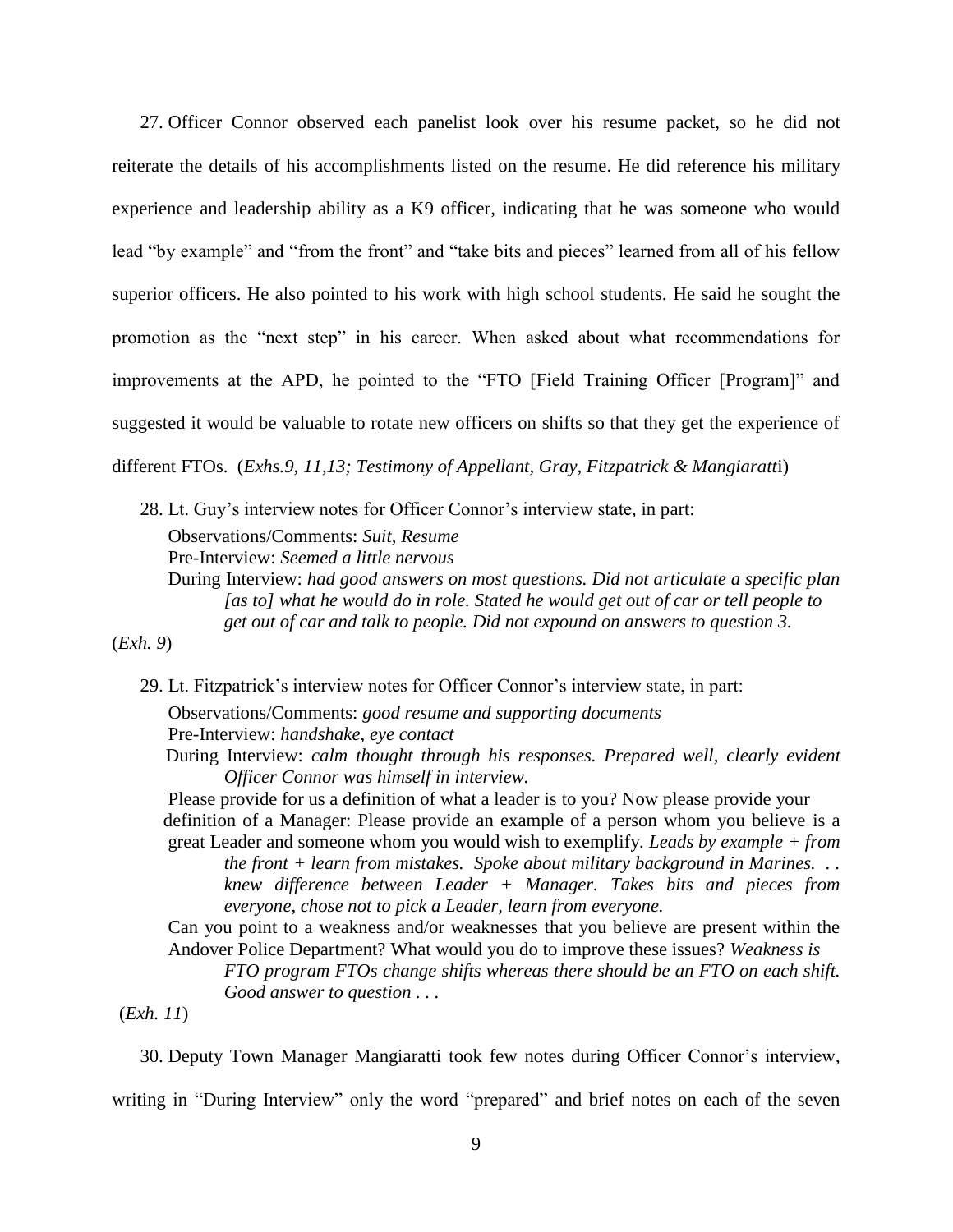questions: "experience as K9", "talk to others", "lead by example", "be prepared", "understands his role", "FTO training process can be improved" and "invested in town". (*Exh. 13*)

#### The Second Ranked Candidate's September 20, 2016 Interview

31. The second-ranked candidate also began as an APD patrolman in 1998. His resume shows that he was initially assigned to Patrol for two years, then transferred to the Traffic Division for four years, back to Patrol for three more years and, since 2007 has worked in the Detective Division. Prior to his appointment to the APD, he worked as a flooring installer (1990 -1997) and as an Andover middle school custodian (1997-1998). He volunteers teaching about the APD to Andover students and coaches Andover youth sports. He served one year as the APD Patrolmen's Union President. He earned an Associate's Degree in Criminal Justice in 1998 and obtained his Bachelor's Degree in Criminal Justice from Western New England College (now Western New England University) in 2001. His resume also lists dozens of OJT training he received from 1998 through March 2016. (*Exh. 8*)

32. The second-ranked candidate's letter of recommendation came from the candidate's direct supervisor for the past three years. The letter states, in part:

"As the Detective Sergeant for the Andover Police Department I . . . recommend Detective [name redacted] for the position of Police Sergeant. . . .I feel he is very qualified for the position.

"[H]e has worked in detectives for nine years. . . . conducted criminal investigations, some of these were complex and/or serious in nature. As the detective on some of these scene's [sic] he has taken on a role that equals a supervisor. He has excellent organizational abilities and strong leadership skills. If you combine this with dependability and dedication I know he would be a good candidate for promotion to this rank."

(*Exh. 8*)

33. The second-ranked candidate said he wanted the promotion to "give back to younger officers" and would apply "stress reduction through emotional intelligence." He mentioned reading books and articles on leadership. He provided examples (student government, captain on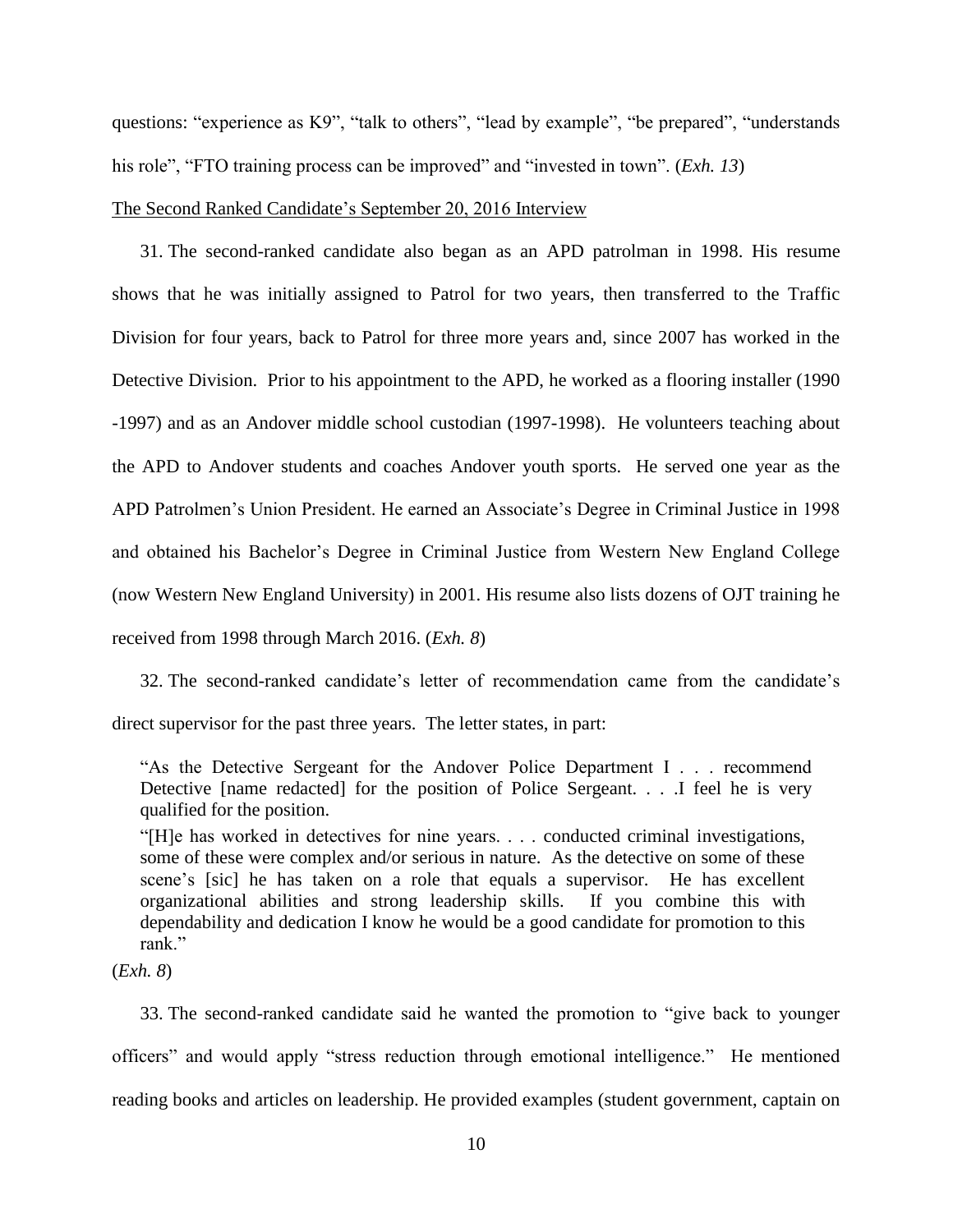sports teams, Union President and business owner) that showed he been a "leader looking to

improve" his whole life. (*Exhs. 10 &12; Testimony of Guy & Fitzpatrick*)

34. Lt. Guy's interview notes for the second-ranked candidate state, in part:

Observations/Comments: *Suit, Greeting to Board, Resume*

During Interview: *very articulate, Answered questions thoroughly, expounded on answers, confident, leadership roles – negative toward testing process, military points<sup>6</sup>*

Please provide for us a definition of what a leader is to you? Now please provide your definition of a Manager: Please provide an example of a person whom you believe is a great Leader and someone whom you would wish to exemplify. *Leader influences people* 

*- manager a position of authority that conducts tasks. Identifies an APD Sergeant [knowledgeable/communications skills] and APD Lieutenant [approachable, knowledgeable, assist young officers] he would emulate.*

Can you point to a weakness and/or weaknesses that you believe are present within the Andover Police Department? What would you do to improve these issues? *Good place to work. Improve SRO [School Resource Officer] in middle school . . . Rotational basis throughout schools . . .* 

(*Exh. 10*)

35. Lt. Fitzpatrick's interview notes for the second-ranked candidate state, in part:

Observations/Comments: *Very strong entrance, resume, squared away paper work* Pre-Interview: *confident, eye contact, handshake, very ready and prepared* During Interview: *very well thought out answers. Was able to answer two/three part questions without seeking clarification. Excellent materials, showed leadership quality and his vision of what he would do if promoted.*

(*Exh. 11*)

 $\overline{a}$ 

36. Deputy Town Manager Mangiaratti made only one note during the second-ranked

candidate's interview, writing "SRO Middle Schools SOAP" on the weaknesses in the APD that

the candidate would improve upon. (*Exh. 14*)

#### The Decision to Bypass Officer Connor

37. After all of the three candidates were interviewed, the interview panel completed a rating

sheet which displayed each panelist's individual ranking of each candidate (from 1-3, lower is

<sup>&</sup>lt;sup>6</sup> This appears to relate to the candidate's contention, noted by both Lt. Guy and Lt. Fitzpatrick, that the secondranked candidate he was truly the "strongest candidate based on [pure exam] score" and he had been ranked below Officer Connor solely because Officer Connor was a veteran (which added two points to his final score) and he was not. Lt. Guy, as a veteran himself, considered the second-ranked candidate's attitude about the preference granted to veteran's a ""negative" on him. (*Exhs. 10 & 12; Testimony of Guy & Fitzpatrick*)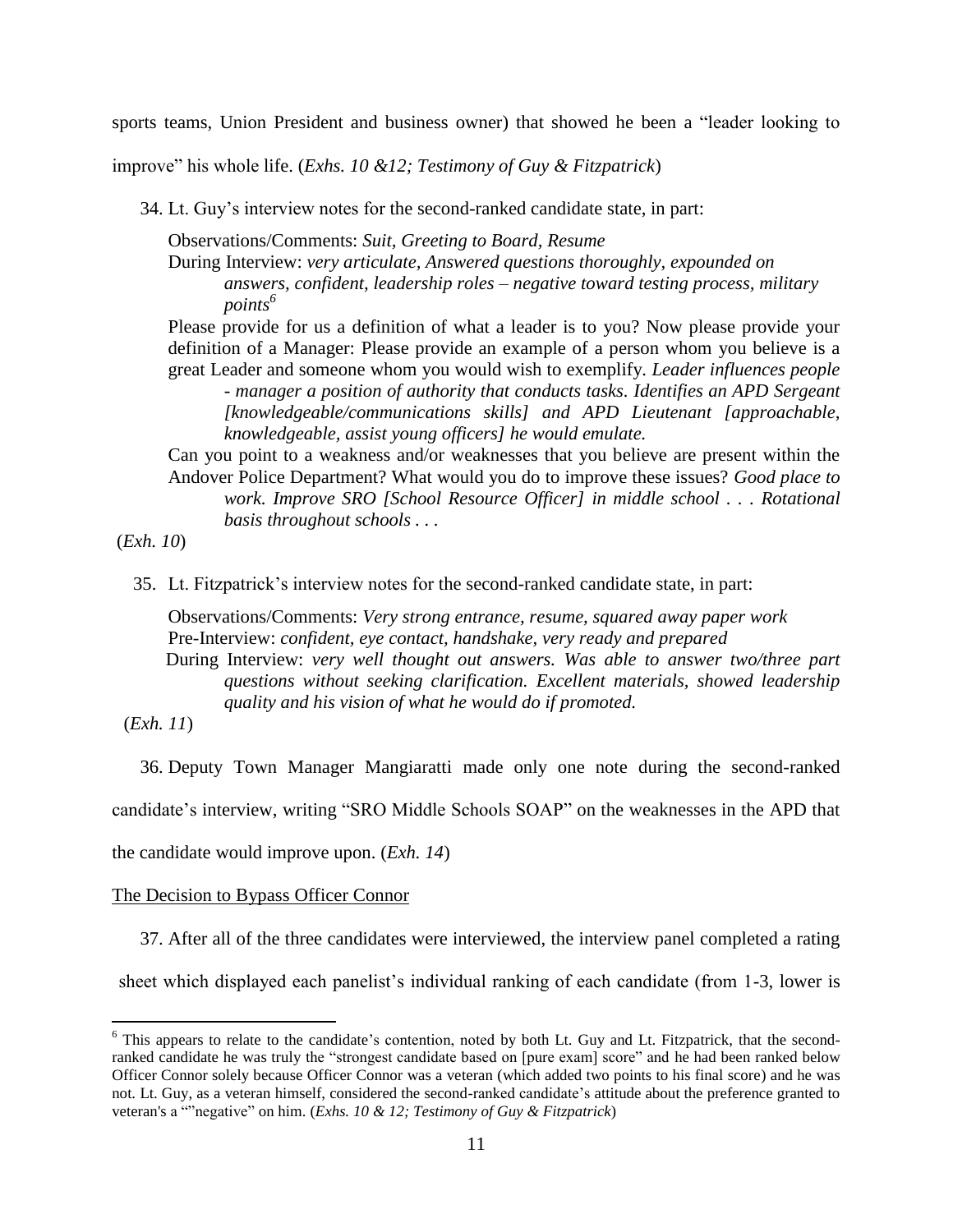better). The form showed that each candidate was ranked exactly the same by each panelist – The second-ranked candidate on the certification received a "1" from each panelist; Officer Connor received a "2" from each panelist, and the third candidate (lowest on the certification) received a "3" from each panelist. (*Exh. 15*) 7

38. Each panelist believed that Officer Connor performed well in the interview and was qualified for the Sergeant's position, but that the second-ranked candidate on the certification had performed better at the interview. (*Testimony of Guy, Fitzpatrick & Mangiaratti*)

39. Typically, each candidate's interview performance rankings were totaled and the candidate with the lowest total interview performance score would be recommended for hire; if there were a tie, the candidate ranked higher on the certification would be recommended. That step was not taken here, but, as each candidate received the same panelist rankings, totalizing would not have changed the comparative result. (*Exh. 15; Testimony of Keefe*)

40. After the interview panel completed their ratings, Chief Keefe received the rating sheet, the interview forms and the candidates' resumes. In a post-interview debriefing, the panelists orally indicated to Chief Keefe that they believed the second-ranked candidate had done a "significantly better" job in answering the interview questions. (*Testimony of Keefe*)

41. What impressed Lt. Guy and Lt. Fitzpatrick most about the second-ranked candidate that set him apart from Officer Connor and the third-ranked candidate was the second-ranked candidate's greater level of self-confidence and careful preparation, not only for the interview, but also as one who showed that he possessed the strong communications skills at all levels they looked for in a patrol supervisor, as shown by his articulate, detailed and "thought out" responses to the panel's questions. (*Testimony of Guy & Fitzpatrick*)

 $\overline{a}$ 

 $<sup>7</sup>$  The panelists' had different recollections about how the rating sheet was actually completed. I infer that, more</sup> likely than not, each panelist knew what ratings the other panelists had chosen before actually recording his rating onto the form. (*Exh. 15; Testimony of Guy, Fitzpatrick & Mangiaratti*)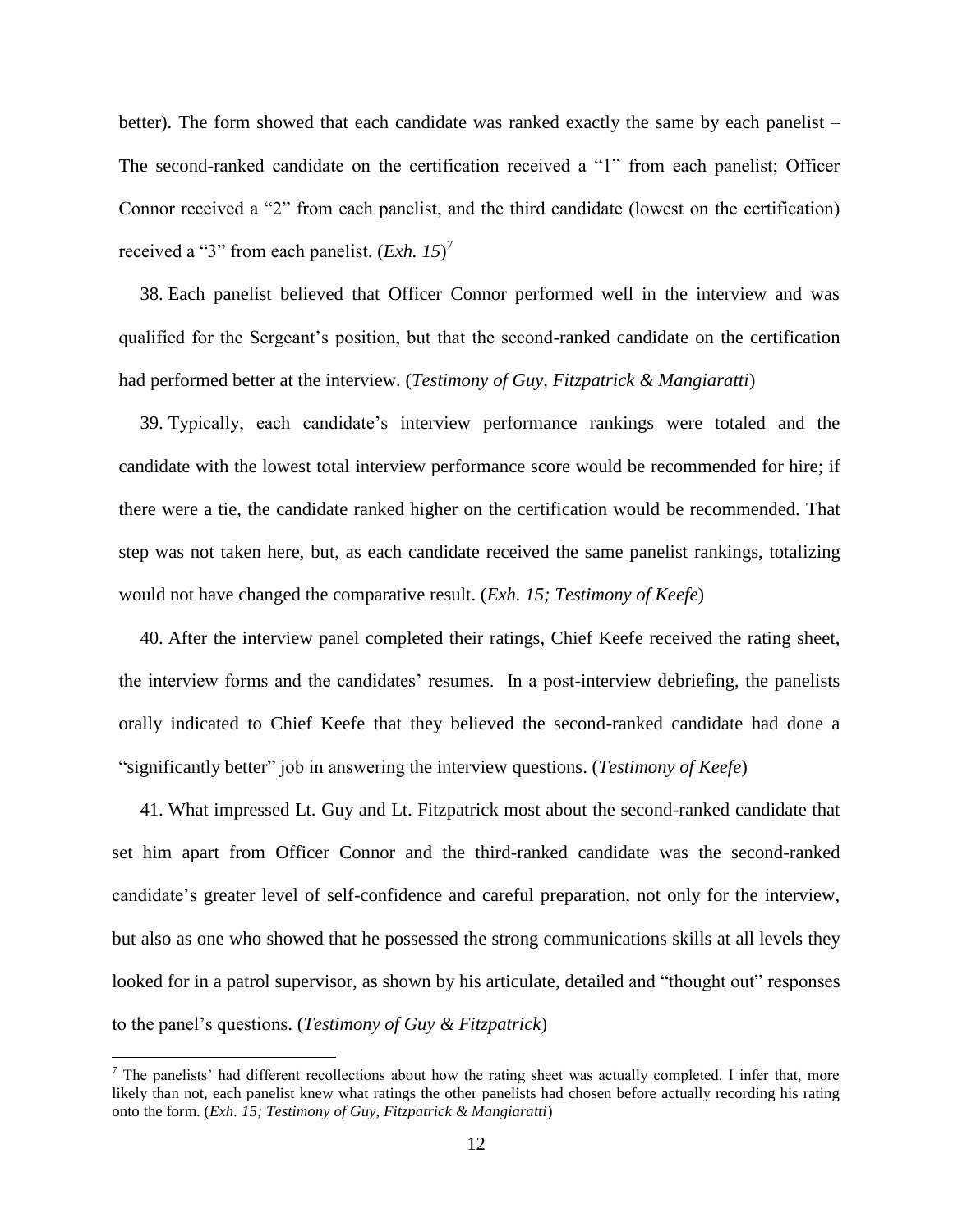42. Based on the interview panel rankings and the panelists' oral debriefing, Chief Keefe met with the Andover Town Manger and recommended that Officer Connor be bypassed in favor of promoting the second-ranked candidate. He brought no documents with him for the Town Manager's review to this meeting. (*Testimony of Keefe*)

43. By notice dated September 20, 2016, and Form 16-II dated September 22, 2016, the Andover Town Manager officially notified the Massachusetts Human Resources Division (HRD) of the promotion to Sergeant of the second-ranked candidate listed on Certification SGT092016, effective September 27, 2016, and the non-selection/bypass of Officer Connor. (*Exhs. 4 & 5*)

44. On September 21, 2016, the day following the promotional decision, Chief Keefe met with Officer Connor and informed him that he had recommended the second-ranked candidate for promotion and that Officer Connor would receive a bypass letter. (*Testimony of Keefe*)

45. By letter dated September 22, 2016, Chief Keefe informed Officer Connor of the reasons for selecting the lower-ranked candidate, based solely on the positive factors he possessed. Chief Keefe's bypass letter stated no negative reasons for bypassing Officer O'Connor and stated: "While you were not selected for promotion on this occasion, I encourage you to apply for any future vacancies that may arise during the life of the current eligible list." The affirmative reasons for appointing the lower-ranked candidate were stated as follows:

'Officer [name redacted] has a strong command presence within the Andover Police Department. He also has proven leadership ability as demonstrated by his service as the President of the Patrolmen's Union. Officer [name redacted] has divers work experience throughout his 18 years of police service, having worked in Patrol, Traffic, Detectives and as an Evidence Officer. During his eight years as a Detective, he led both peers and superior officers through crime scenes and investigations. Officer [name redacted] is a self-motivated officer and has demonstrated a strong willingness to take on additional duties and responsibilities. Officer [name redacted] also possesses great communications skills.]

"During the interview, Officer [name redacted] was well-prepared and articulated numerous leadership roles he has served in his life (e.g. Union President, coach, volunteer). He also articulated a step-by-step plan on how he would handle his new shift if chosen as a Sergeant,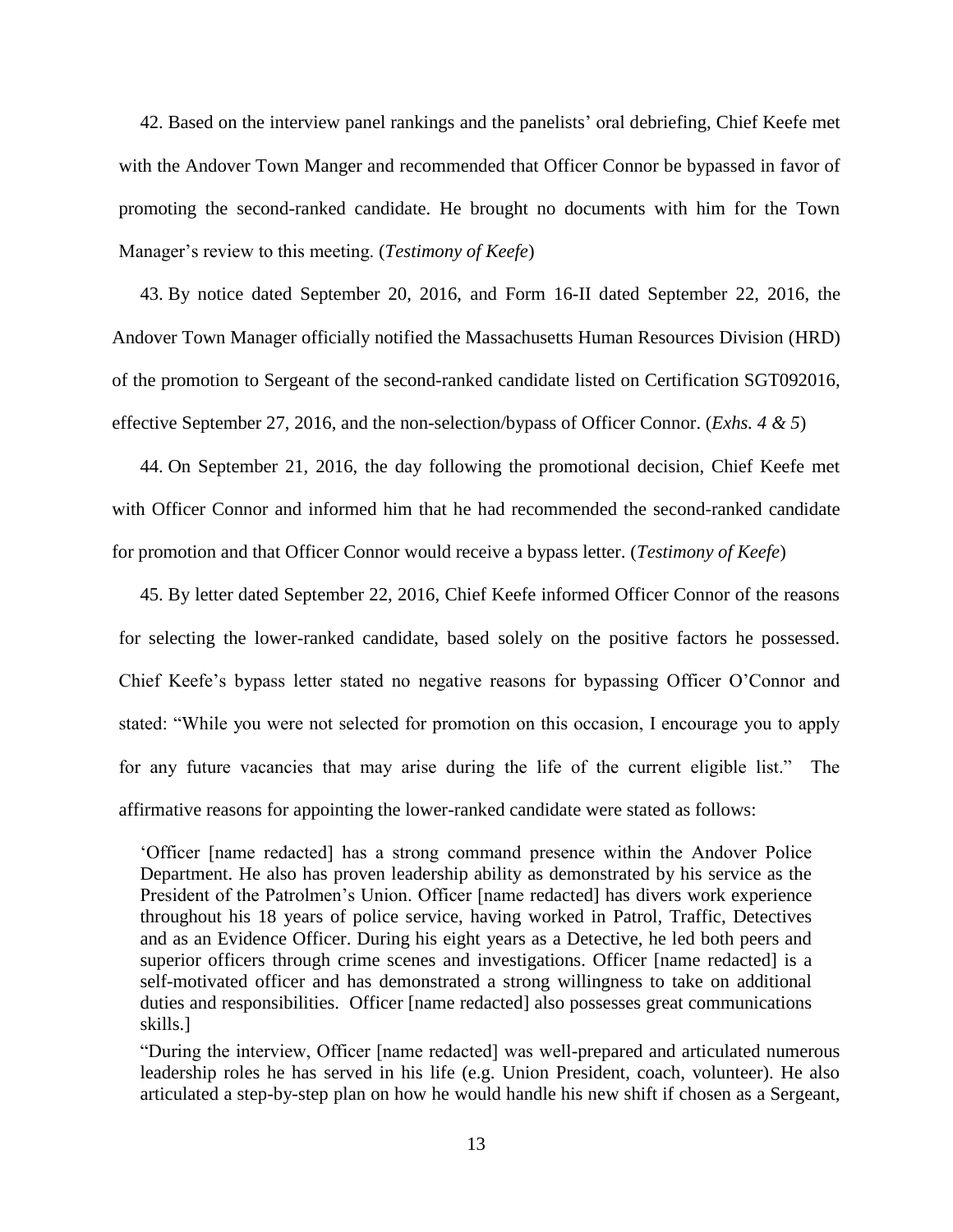which the interview panel found to be well-thought out. The interview panel also found his responses to interview questions to be clear and concise and appreciated how he expounded on each of his answers. Officer [name redacted] discussed in detail the topic of handling stress on the job and addressed emotional intelligence as part of one's ability to deal with stress. He also demonstrated strategic thinking in explaining a plan to place a roving School Resource Officer in the Town's middle schools to improve police/student relations."

(*Exh. 6*)

46. Chief Keefe personally drafted the September 22, 2016 letter, with assistance of counsel. The letter draws mainly from the information provided to him about the interviews by the interview panelists and through their interview notes. He also drew on his own personal prior professional knowledge, experience and observations of the candidates. In particular, his statement about the selected candidate's "command experience" within the APD was his own personal observation, along with the information he had been given about the interview performance from Lt. Guy and Lt. Fitzpatrick. (*Exhs. 6, 19, 12 & 14; Testimony of Keefe*)

## **APPLICABLE CIVIL SERVICE LAW**

#### Civil Service Examinations & Appointments

The core mission of Massachusetts civil service law is to enforce "basic merit principles" described in Chapter 31 for "recruiting, selecting and advancing of employees on the basis of their relative ability, knowledge and skills including open consideration of qualified applicants for initial appointment" and ensuring that "all employees are protected against coercion for political purposes, and are protected from arbitrary and capricious actions." G.L.c.31,§1.

The principal mechanism to ensure adherence to these principles in hiring and promotion are the regular competitive qualifying examinations administered by the Massachusetts Human Resources Division (HRD), open to all qualified applicants, from which "eligible lists" of successful applicants are established, ranking them in order of their exam scores, along with certain statutory credits and preferences. The eligible list is then used to create a "Certification"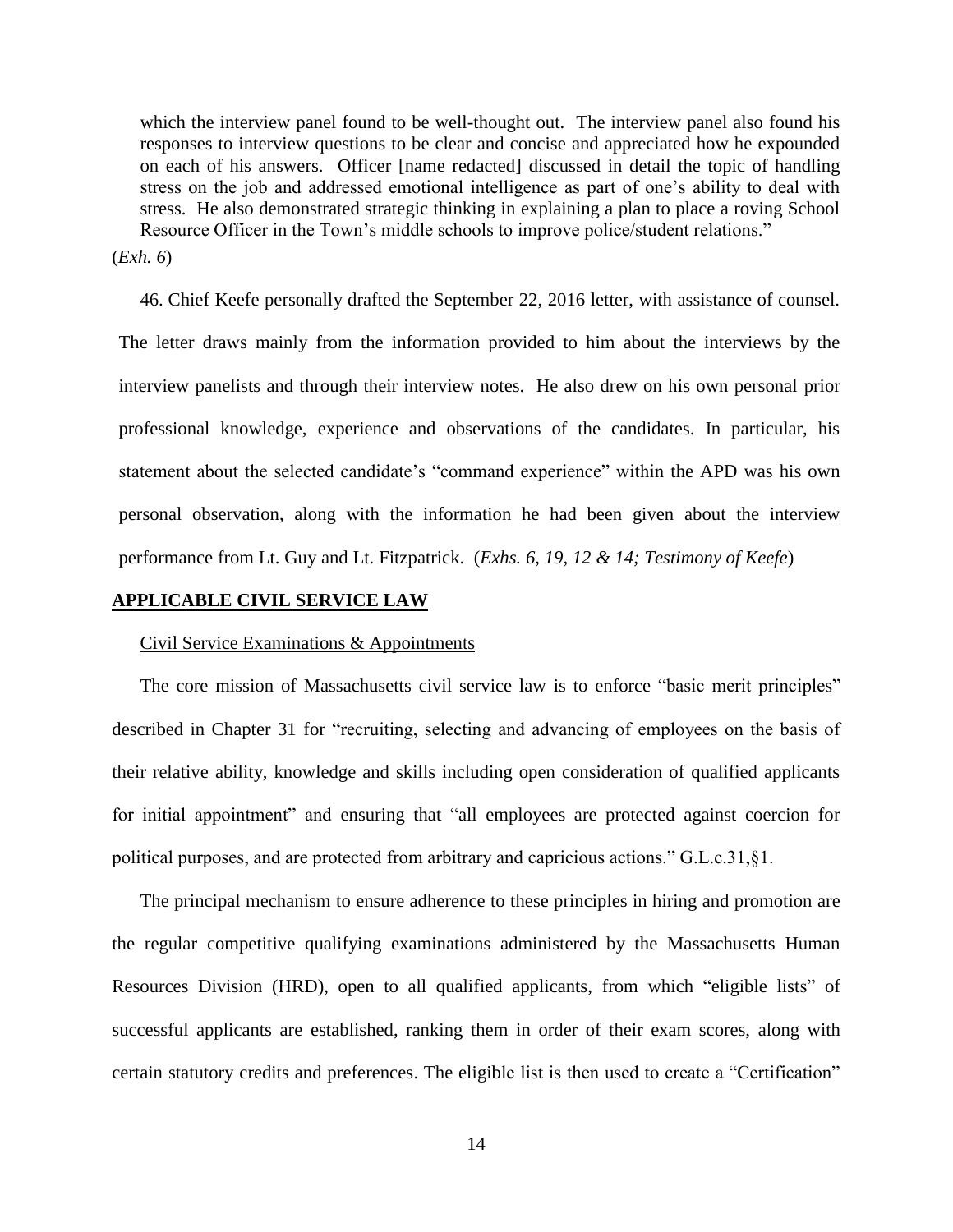(containing the names of at least three candidate for each open position – known as the " $2n+1$ " formula – also listing the names in the same rank order as they appear on the eligible list, from which an appointing authority must select the candidate(s) for the civil service appointment. G.L.c 31, §§6 through 11, 16 through 27; Personnel Administration Rules (PAR), PAR.09.

An Assessment Center Examination is one form of competitive examination, often used by appointing authorities (sometimes in conjunction with the more traditional form of written examination as well) to establish lists for promotional appointments (as opposed to original appointments for which a written examination alone is more typical). An Assessment Center Examination usually involves a day-long examination process designed by an expert in public safety testing approved by HRD, during which candidates are required to prepare written and/or oral responses to hypothetical scenarios that test their technical competence and management abilities, which are observed and scored by a panel of expert evaluators in an anonymous fashion, applying pre-determined objective criteria. See, e.g., Wilbanks v. Human Resources Div., 30 MCSR 316 (2017); Clarke v. Human Resources Div., 29 MCSR 1 (2016); Daley v. Town of Wilmington, 28 MCSR 460 (2015), aff'd sub nom, Town of Wilmington v. Civil Service Comm'n, Suffolk Sup. Ct. C.A. 2015CV2963 (2016).

In order to deviate from the rank order of preferred hiring, and appoint a person below the "person whose name appears highest" on the Certification, an appointing authority must provide a specific, written statement of all of the reasons – positive or negative, or both – consistent with basic merit principles, for bypassing the higher-ranked candidate. G.L.c.31,§1,§27; PAR.08(4). "Such statement shall indicate all . . . reasons for bypass on which the appointing authority intends to rely or might, in the future, rely to justify the bypass. . . . No reasons that are known or reasonably discoverable by the appointing authority, and which have not been disclosed . . . shall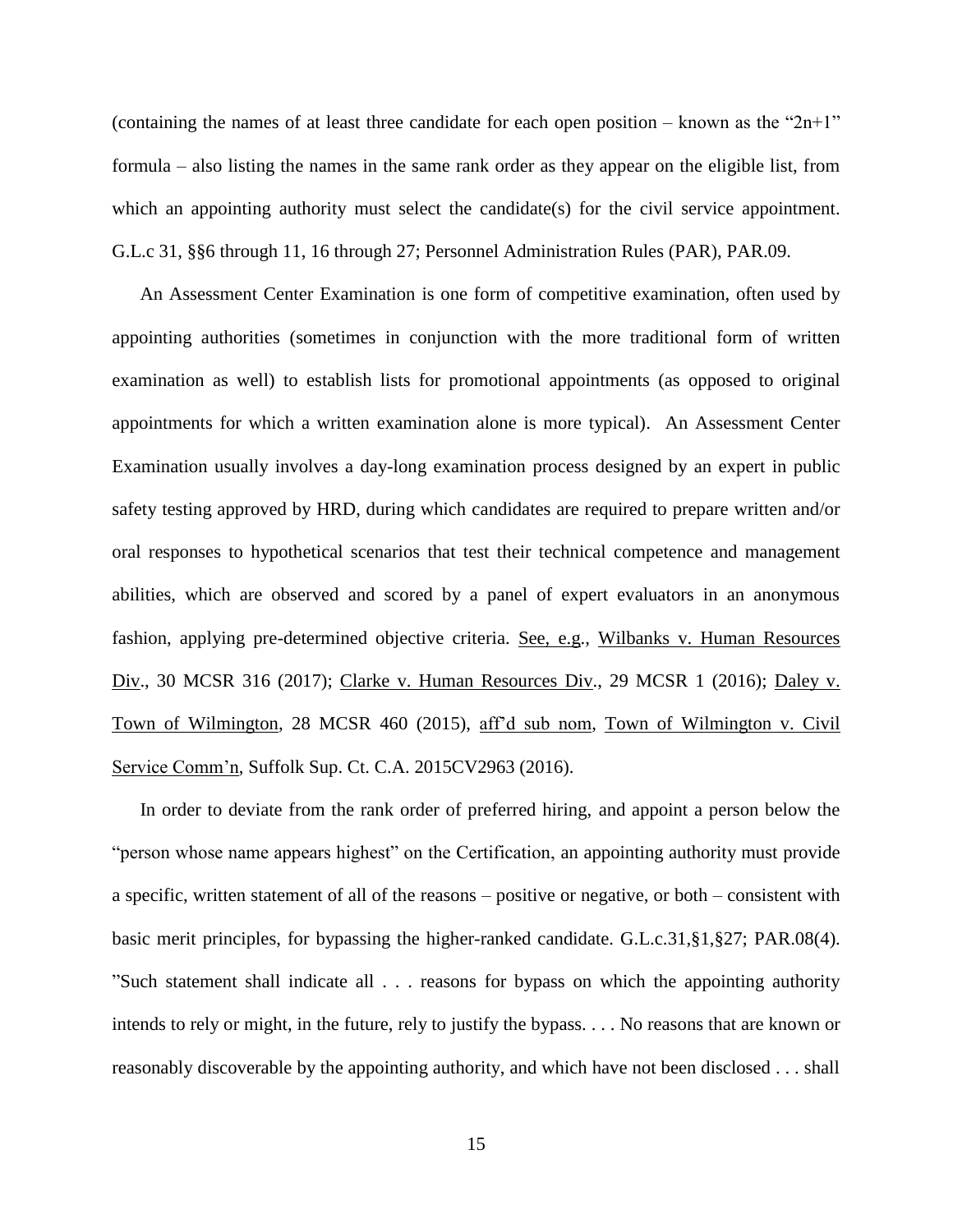later be admissible as reasons for selection or bypass in any proceeding before the . . . Civil Service Commission." Id.

#### Bypass Appeals to the Commission

A person who is bypassed may appeal under G.L.c.31,§2(b) for de novo review by the Commission. On appeal from a bypass, the Commission's role is not to determine if the candidate should have been bypassed. Rather, the Commission determines whether, by a preponderance of evidence, the bypass decision was made after an "impartial and reasonably thorough review" of the background and qualifications of the candidates' fitness to perform the duties of the position and that there was "reasonable justification" for the decision. Police Dep't of Boston v. Kavaleski, 463 Mass. 680, 688-89 (2012) citing Massachusetts Ass'n of Minority Law Enforcement Officers v. Abban, 434 Mass. 256, 259 (2001); [Brackett v. Civil Service](http://web2.westlaw.com/find/default.wl?mt=Massachusetts&db=578&rs=WLW15.04&tc=-1&rp=%2ffind%2fdefault.wl&findtype=Y&ordoc=2029136022&serialnum=2009543382&vr=2.0&fn=_top&sv=Split&tf=-1&pbc=70F732C1&utid=1)  [Comm'n, 447 Mass. 233, 241 \(2006\)](http://web2.westlaw.com/find/default.wl?mt=Massachusetts&db=578&rs=WLW15.04&tc=-1&rp=%2ffind%2fdefault.wl&findtype=Y&ordoc=2029136022&serialnum=2009543382&vr=2.0&fn=_top&sv=Split&tf=-1&pbc=70F732C1&utid=1) and cases cited; [Beverly v. Civil Service Comm'n, 78](http://web2.westlaw.com/find/default.wl?mt=Massachusetts&db=578&rs=WLW15.04&tc=-1&rp=%2ffind%2fdefault.wl&findtype=Y&ordoc=2029136022&serialnum=2023501172&vr=2.0&fn=_top&sv=Split&tf=-1&pbc=70F732C1&utid=1)  [Mass.App.Ct. 182, 187 \(2010\);](http://web2.westlaw.com/find/default.wl?mt=Massachusetts&db=578&rs=WLW15.04&tc=-1&rp=%2ffind%2fdefault.wl&findtype=Y&ordoc=2029136022&serialnum=2023501172&vr=2.0&fn=_top&sv=Split&tf=-1&pbc=70F732C1&utid=1) Leominster v. Stratton, 58 Mass.App.Ct. 726, 727-28 (2003). See also Mayor of Revere v. Civil Service Comm'n, 31 Mass.App.Ct. 315, 321 (1991) (appointing authority must prove, by a preponderance of evidence, that the reasons assigned to justify the bypass were "more probably than not sound and sufficient"); Selectmen of Wakefield v. Judge of First Dist. Ct., 262 Mass. 477, 482 (1928) (same)

"Reasonable justification in this context means 'done upon adequate reasons sufficiently supported by credible evidence, when weighed by an unprejudiced mind, guided by common sense and by correct rules of law.' " Brackett v. Civil Service Comm'n, 447 Mass. 233, 543 (2006) and cases cited; Commissioners of Civil Service v. Municipal Ct., 359 Mass. 211, 214 (1971), *citing* Selectmen of Wakefield v. Judge of First Dist. Ct., 262 Mass. 477, 482 (1928).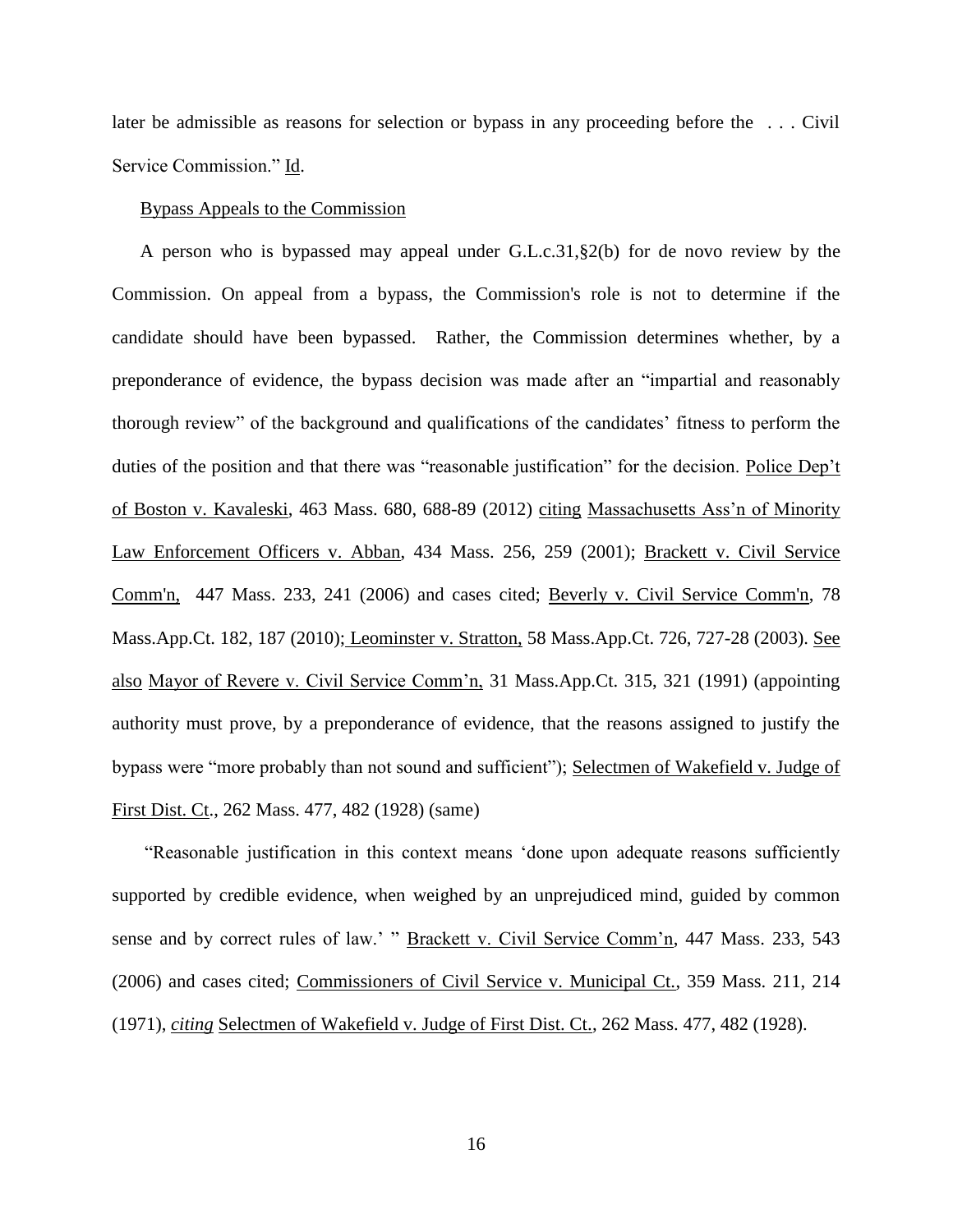In selecting public employees of skill and integrity, appointing authorities are vested with a certain degree of discretion. City of Cambridge v. Civil Service Comm'n, 43 Mass.App.Ct. 300, 303-305, rev.den., 428 Mass. 1102 (1997). It is not necessary, however, for the Commission to find that the appointing authority acted "arbitrarily and capriciously." Rather, the governing statute, [G.L.c.31,§2\(b\),](https://1.next.westlaw.com/Link/Document/FullText?findType=L&pubNum=1000042&cite=MAST31S2&originatingDoc=Ib21af0ded3bd11d99439b076ef9ec4de&refType=LQ&originationContext=document&transitionType=DocumentItem&contextData=(sc.History*oc.UserEnteredCitation)) gives the commission broad "scope to evaluate the legal basis of the appointing authority's action, even if based on a rational ground." City of Cambridge v. Civil Service Comm'n, 43 Mass.App.Ct. 300, 303-305, rev.den., 428 Mass. 1102 (1997)*.* In deciding "whether there was reasonable justification" shown for an appointing authority's exercise of discretion, the Commission's primary concern is to ensure that the action comports with "[b]asic merit principles." [G.L.c.31,§1.](http://web2.westlaw.com/find/default.wl?mt=Massachusetts&db=1000042&rs=WLW15.04&docname=MAST31S1&rp=%2ffind%2fdefault.wl&findtype=L&ordoc=2029136022&tc=-1&vr=2.0&fn=_top&sv=Split&tf=-1&pbc=70F732C1&utid=1) See [Massachusetts Ass'n of Minority Law Enforcement Officers](http://web2.westlaw.com/find/default.wl?mt=Massachusetts&db=578&rs=WLW15.04&tc=-1&rp=%2ffind%2fdefault.wl&findtype=Y&ordoc=2029136022&serialnum=2001441097&vr=2.0&fn=_top&sv=Split&tf=-1&pbc=70F732C1&utid=1)  v. Abban, [434 Mass. 256, 259, \(2001\);](http://web2.westlaw.com/find/default.wl?mt=Massachusetts&db=578&rs=WLW15.04&tc=-1&rp=%2ffind%2fdefault.wl&findtype=Y&ordoc=2029136022&serialnum=2001441097&vr=2.0&fn=_top&sv=Split&tf=-1&pbc=70F732C1&utid=1) [Beverly v. Civil Service Comm'n, 78 Mass.App.Ct. 182,](http://web2.westlaw.com/find/default.wl?mt=Massachusetts&db=578&rs=WLW15.04&tc=-1&rp=%2ffind%2fdefault.wl&findtype=Y&ordoc=2029136022&serialnum=2023501172&vr=2.0&fn=_top&sv=Split&tf=-1&pbc=70F732C1&utid=1)  [188 \(2010\);](http://web2.westlaw.com/find/default.wl?mt=Massachusetts&db=578&rs=WLW15.04&tc=-1&rp=%2ffind%2fdefault.wl&findtype=Y&ordoc=2029136022&serialnum=2023501172&vr=2.0&fn=_top&sv=Split&tf=-1&pbc=70F732C1&utid=1) City of Cambridge v. Civil Service Comm'n, 43 Mass.App.Ct. 300, 303-305, rev.den., 428 Mass. 1102 (1997); MacHenry v. Civil Serv. Comm'n, 40 Mass.App.Ct. 632, 635 (1995), rev.den., 423 Mass.1106 (1996); Mayor of Revere v. Civil Service Comm'n, 31 Mass.App.Ct. 315, 321n.11, 326 (1991). Although the commission does not "substitute its judgment about a *valid* exercise of discretion *based on merit or policy* considerations by an appointing authority", when there are *"overtones of political control or objectives unrelated to merit standards or neutrally applied public policy*, then the occasion is appropriate for intervention by the commission." Id. (*emphasis added*) The Commission holds that a bypass is not justified where "the reasons offered by the appointing authority were untrue, apply equally to the higher ranking, bypassed candidate, are incapable of substantiation, or are a pretext for other impermissible reasons." Borelli v. MBTA, 1 MCSR 6 (1988).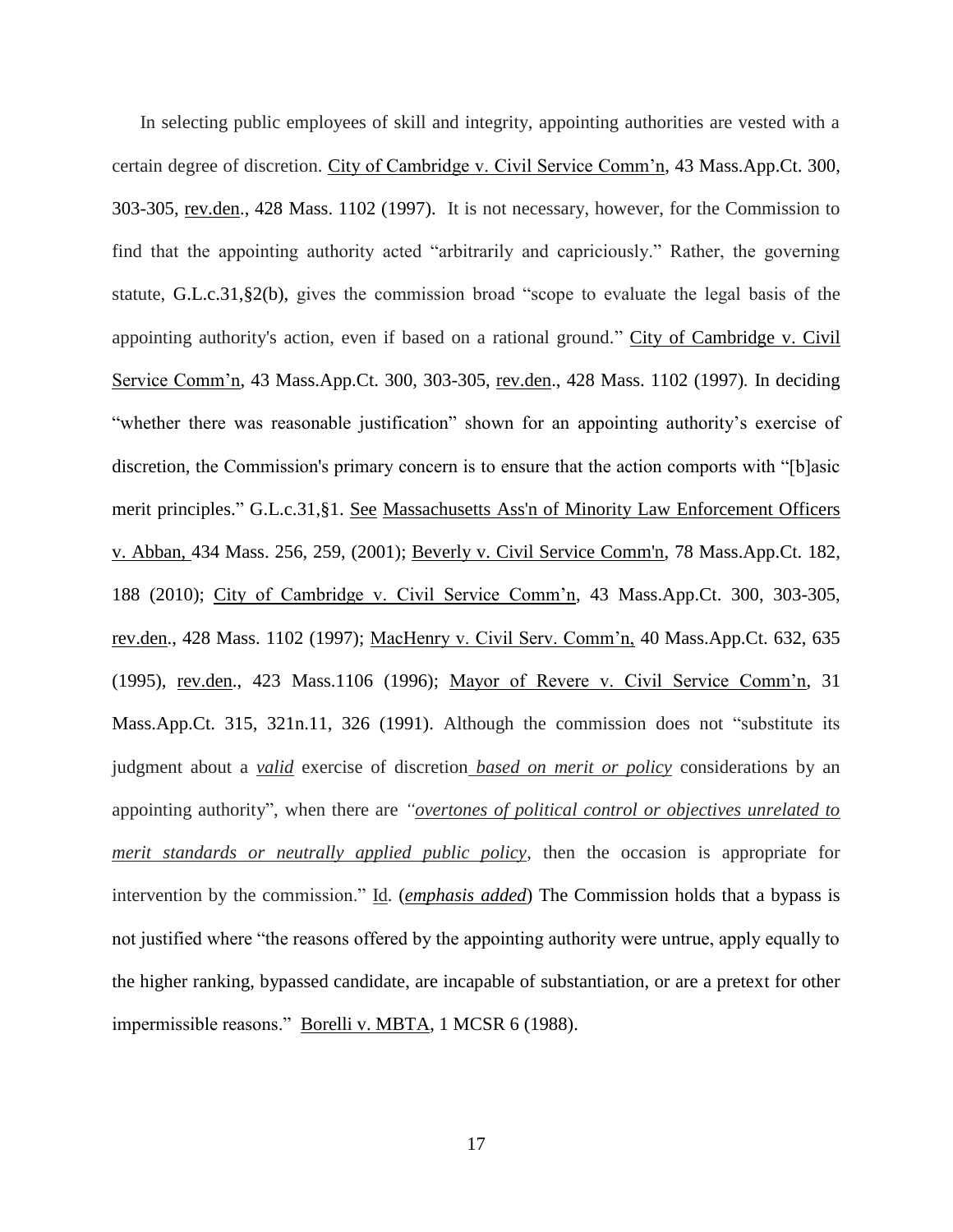#### Candidate Interviews

Police departments and other public safety agencies are properly entitled to, and often do, conduct interviews of potential candidates as part of the hiring process. In an appropriate case, a properly documented poor interview may justify bypassing a candidate for a more qualified one. See, e.g., Dorney v. Wakefield Police Dep't, 29 MCSR 405 (2016); Cardona v. City of Holyoke, 28 MCSR 365 (2015).

Some degree of subjectivity is inherent (and permissible) in any interview procedure, but care must be taken to preserve a "level playing field" and "protect candidates from arbitrary action and undue subjectivity on the part of the interviewers", which is the lynch-pin to the basic merit principle of civil service law. E.g., Flynn v. Civil Service Comm'n, 15 Mass.App.Ct. 206, 208, rev.den., 388 Mass. 1105 (1983). The Commission's decisions have commented on a wide range of interview plans, some of which are commendable and some more problematic. Example of the former: Anthony v. Springfield, 23 MCSR 201 (2010); Gagnon v. Springfield, 23 MCSR 128 (2010); Boardman v. Beverly Fire Dep't, 11 MCSR 179 (1998). Examples of the latter: Conley v. New Bedford Police Dep't, 29 MCSR 477 (2016); Phillips v. City of Methuen, 28 MCSR 345 (2015); Morris v. Braintree Police Dep't, 27 MCSR 656 (2014); Monagle v. City of Medford, 23 MCSR 267 (2010); Mainini v. Town of Whitman, 20 MCSR 647, 651 (2007); Belanger v. Town of Ludlow, 20 MCSR 285 (2007); Horvath v. Town of Pembroke, 18 MSCR 212 (2005); Fairbanks v. Town of Oxford, 18 MCSR 167 (2005); Saborin v.Town of Natick, 18 MCSR 79 (2005); Sihpol v. Beverly Fire Dep't, 12 MCSR 72 (1999); Bannish v. Westfield Fire Dep't, 11 MCSR 157 (1998); Roberts v. Lynn Fire Dep't, 10 MCSR 133 (1997).

The Commission has given heightened scrutiny to interviews when it appears they became a means to nullify the results of a duly administered, objective Assessment Center Examination.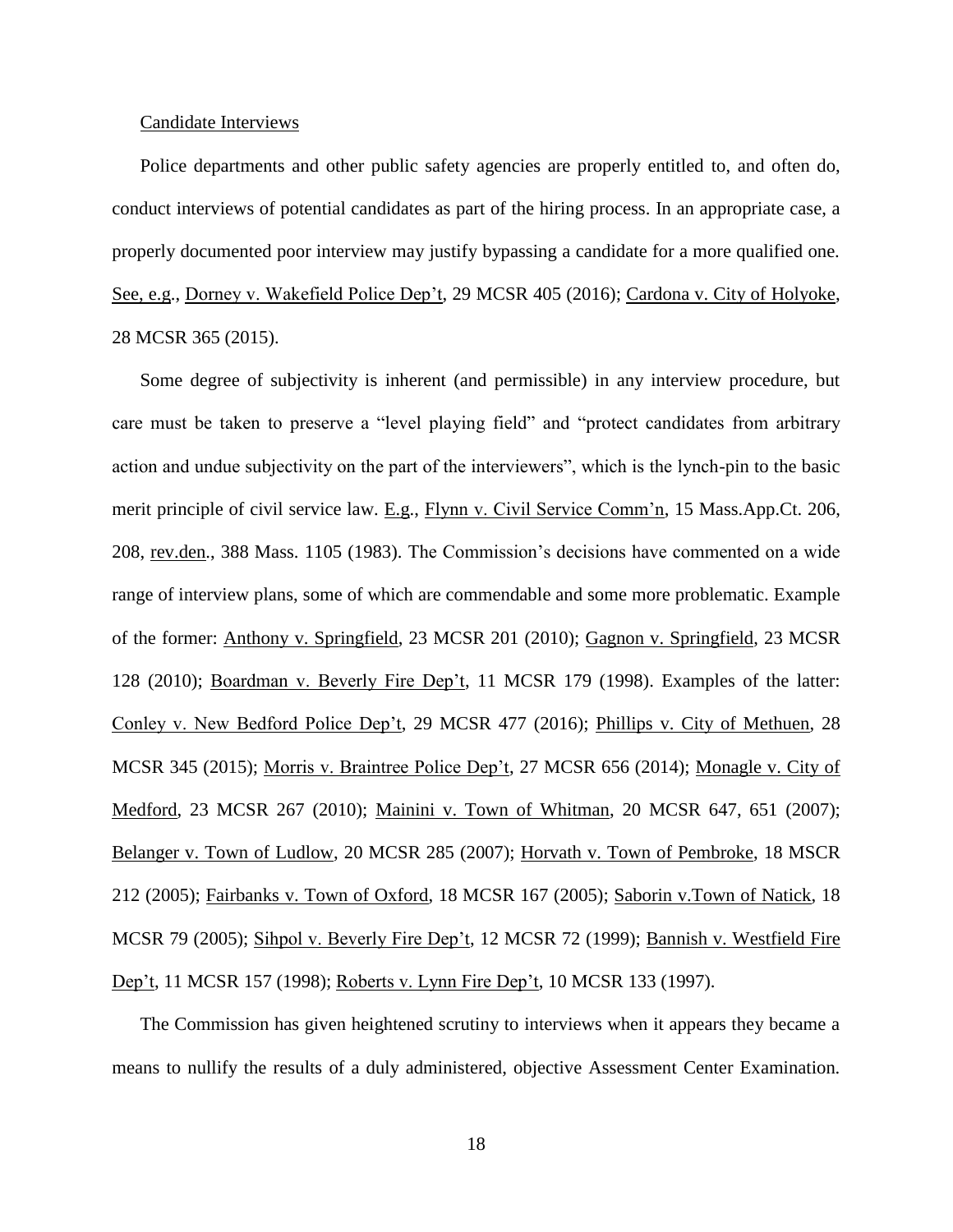Daley v. Town of Wilmington, 28 MCSR (2015), aff'd sub nom, Town of Wilmington v. Civil Service Comm'n, Suffolk Sup. Ct. C.A. 2015CV2963 (2016).

### **ANALYSIS**

Under the specific circumstances of this case, Andover's selection of the lower-ranked of two qualified candidates from the list for promotion to Sergeant, bypassing Officer Connor, the more highly ranked candidate on the list, solely on the basis of a subjective assessment of candidates' relative interview performance does not pass muster as reasonable justification to bypass him. He deserves a fresh consideration of his candidacy under a properly conducted selection process consistent with basic merit principles under civil service law.

First, Andover's selection process placed the decision entirely in the hands of the interview panel, and gave no weight to performance in the Assessment Center Examination. Apparently, none of the interview panelists knew the candidate's scores on the Assessment Center Examination. Chief Keefe believed that the sole value to a candidate's placement on the eligible list was to provide the candidate a chance to participate in the interview that controlled the selection decision. The Commission need not decide that promotional interviews can never be used as the key determinate for selection. When such a process is used, however, it must be subject to heightened scrutiny, especially when it follows an Assessment Center Examination, for which candidates prepare thoroughly in advance and appear before HRD approved independent evaluators who score the candidates on a broad range of objective and statutorily prescribed criteria.

Second, although Andover's interview process provided a few safeguards against unduly subjective decisions, more should be required. None of the interviews were recorded. Only two of the three interview panelists took notes to any significant degree. Chief Keefe (due to his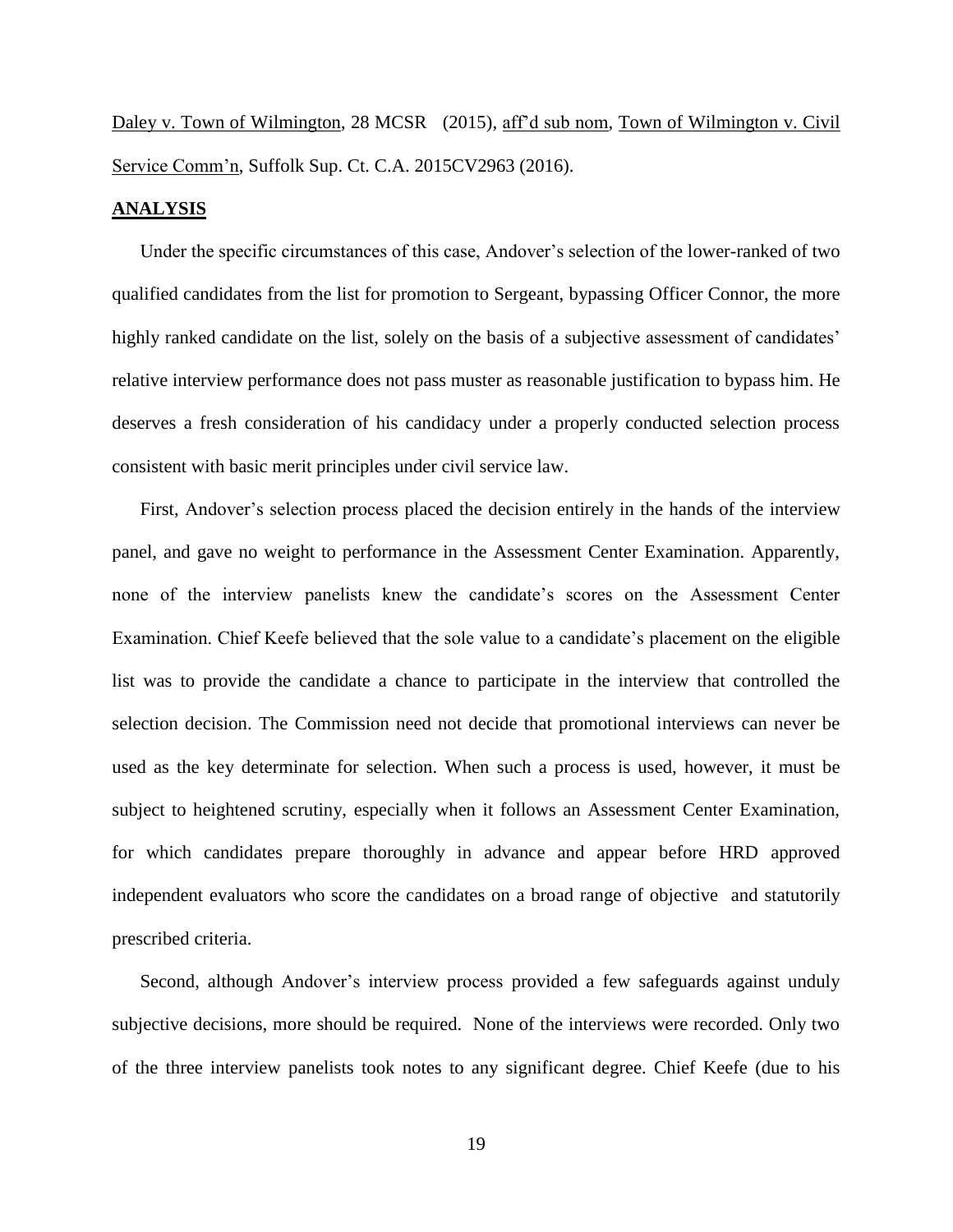recusal) was obliged to accept the panel's recommendations based on the limited interview notes, the candidate's resumes and the undocumented oral briefing he received from the panelists. The candidates responses to interview questions were not scored individually or using any specific pre-determined metrics. The panel's recommendation, and, therefore, the promotional decision, rested exclusively on an overall ranking of the three candidate's interviews and, even as to the overall rating, the panelists used no uniform metric sub applied their own personal criteria.<sup>8</sup>

Third, the limited interview notes from the two panelists who made them establish that, in their initial impressions about Officer Connnor's performance, they differed with each other. Lt. Guy thought Officer Connor "*seemed a little nervous*" but gave "*good answers to most questions*" (*emphasis added*). Lt. Fitzpatrick, however, had a quite positive impression ("*calm thought through his responses. Prepared well . . . was himself in interview.")*, somewhat at odds with what Lt. Guy perceived, what Chief Keefe wrote in the bypass letter, and how all of the witnesses portrayed their recollections at the Commission hearing. A more thorough rating system, rather than the rough and wholly subjective overall ranking that was used, would have better captured these subjective assessments and provided a more objective basis to confirm why the panelists concluded that the lower-ranked candidate's performance was "significantly" better.

Fourth, Officer Connor argues that the process was biased, or at least skewed against him, pointing out two concerns: (1) what he perceived as the Chief's strong personal ties with the selected candidate and (2) the favoritism shown for that candidate because he served as a detective, allegedly giving an advantage in the eyes of the APD command staff, all of whom also served as detectives as they came up through the ranks that Officer Connor, who chose to specialize as a K9 officer, could not share.

 $\overline{a}$ 

 $8$  For example, each panelist appeared to believe a single integer from "1" (best) to "3" (worst) had to be assigned to rate each candidate. There was no understanding that the ratings could be fractional or that two candidates could be assigned the same numerical rating to indicate roughly equivalent performances.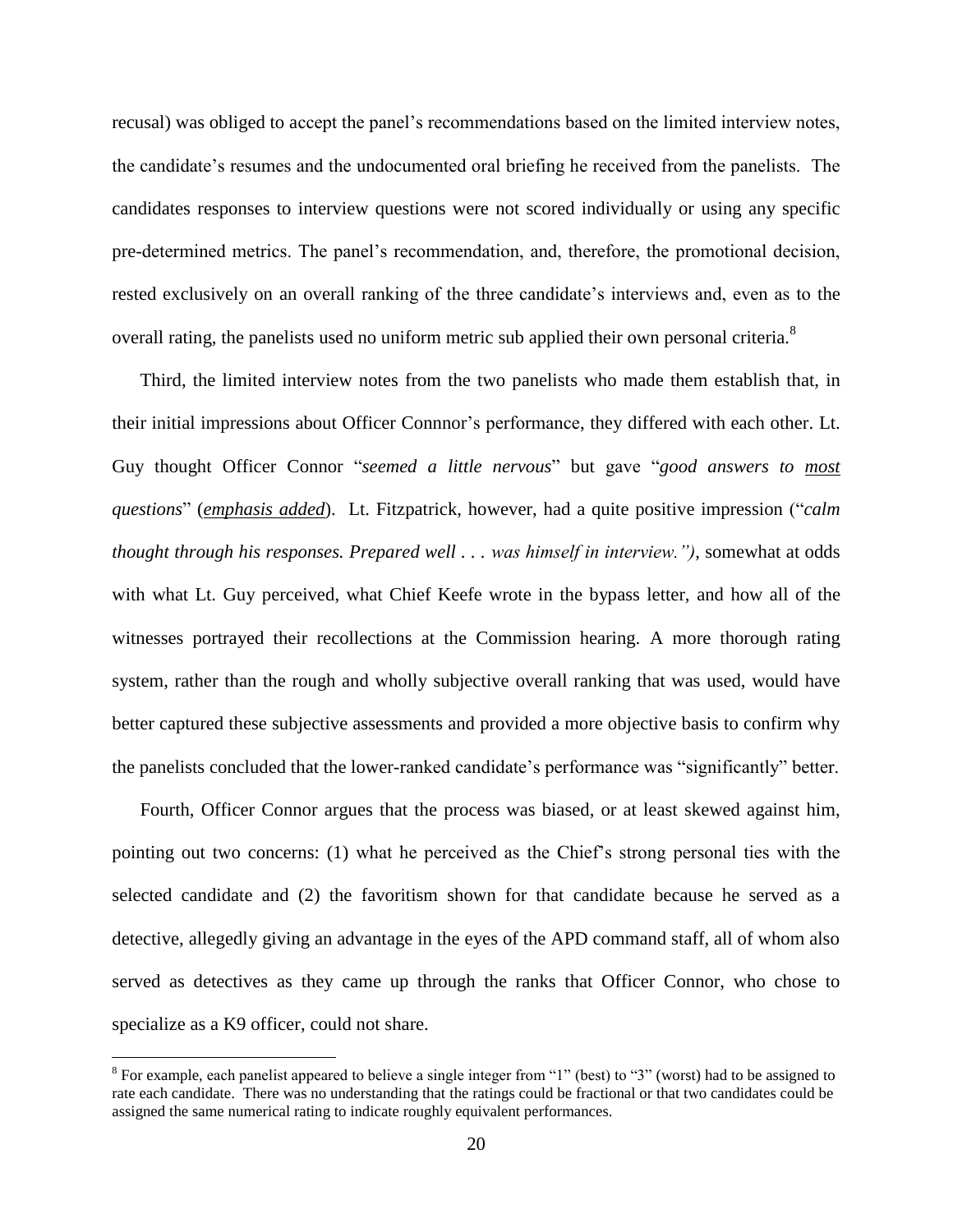As to the former, I find no basis to believe that Chief Keefe's personal associations with the lower-ranked candidate influenced him or the panel in selecting that candidate over Officer Connor. To the contrary, each of the APD command staff who testified before the Commission demonstrated their high level of professionalism and showed no sign that their personal, as opposed to professional, opinions about any candidate influenced their decisions.

As to the latter, I agree with the Appellant that command staff's familiarity with the lowerranked candidate's service as a detective was likely a factor in the conclusion that he possessed a "strong command presence" and "proven leadership ability" and that the command staff did not have the same perception of the job of K9 officer. Although the Appellant proffered some evidence that his leadership experience was equivalent, this does not show the sort of bias or favoritism that is prohibited under civil service law. Rather, the Commission views this type of judgment, formed by professional, on-the job, experience with a subordinate, to be a legitimate basis on which to form an opinion which the Commission is not in a position to second-guess. If that judgment is flawed, the responsibility to educate the command staff lies with the Appellant, not the Commission.

That is not to say, however, that a promotional process which does not provide a sufficiently transparent and objective means to assure that the legitimate use of such professional judgment can excuse an unduly subjective decision-making process that is insufficient to be fairly reviewed on appeal to the Commission. Evidence of undue influence is often difficult and illusive to prove after-the-fact. As the U.S. Supreme Court once noted in the context of disparate treatment in an employment discrimination case: "[P]roving that the same decision would have been justified . . . is not the same as proving that the same decision would have been made." McKennon v. Nashville Banner Pub. Co., 513 U.S. 352, 360 (1995). Thus, despite the absence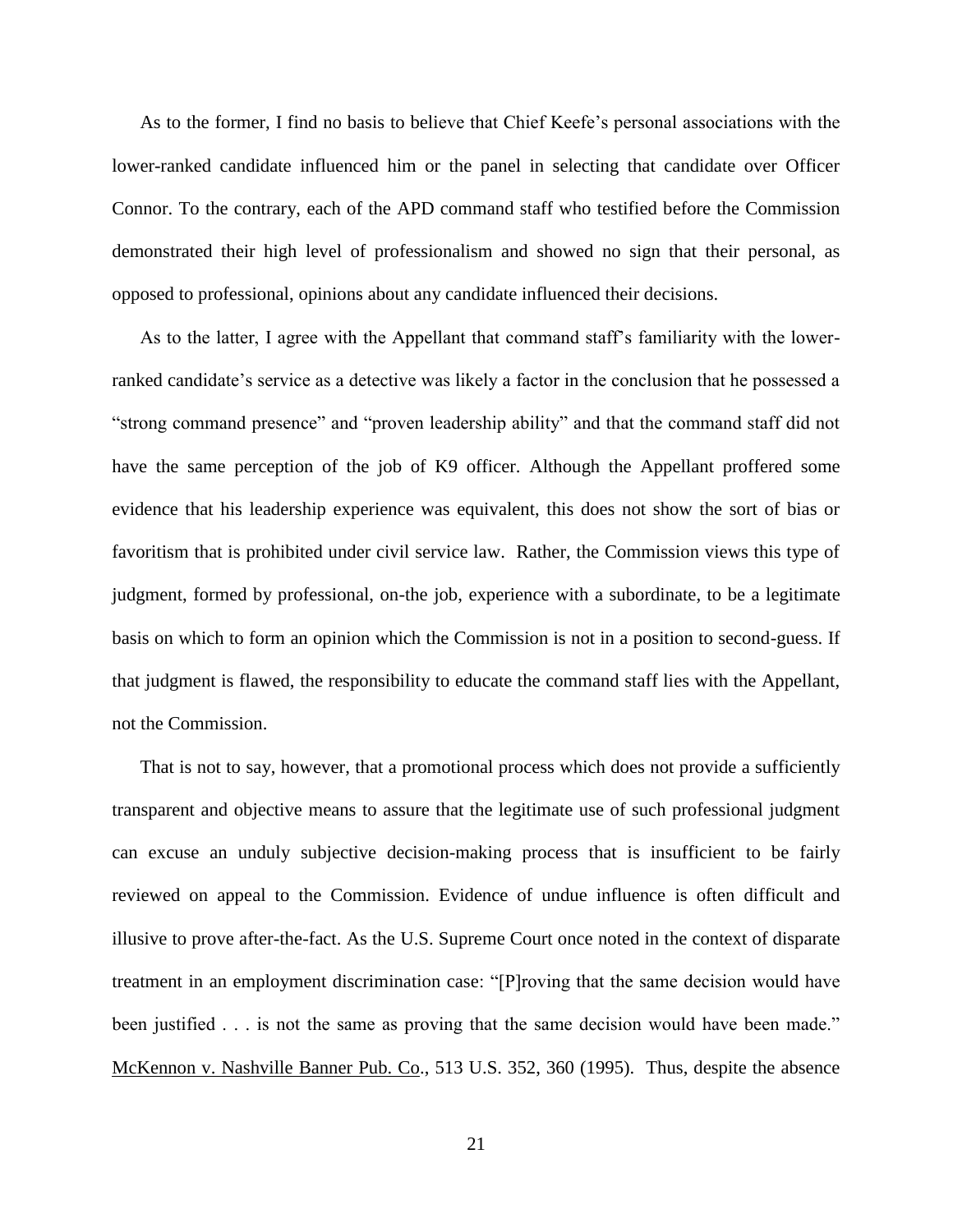of conclusive proof of undue influence or bias, here, the lack of a sufficiently objective and transparent interview process that has, in effect, nullified the results of the ADP's Assessment Center Examination, requires that Officer Connor's bypass must be overturned so that he is assured at least one further opportunity for consideration consistent with civil service law.

Interviews certainly have, and must continue to have, a legitimate place in the promotional process, as one component in combination with others, such as assessment centers, employment history (commendations and discipline) and/or background investigations, and this can be especially appropriate in the selection of a police officer for promotion to a position of a superior officer in the force. The commission should not dictate to an appointing authority which of the many means of evaluating a candidate's suitability for promotion to use, or what specific weight to give to each of them. Here, however, the flaw in the process was two-fold: (1) the exclusive use of an interview as the determining factor as to which of two undisputedly qualified candidates to promote, essentially giving no weight to the assessment center results or any other factor; and (2) the unduly subjective nature of the appointing authority's evaluation of this exclusive factor in the selection. Had some weight been given to the assessment center performance and/or had a more objective method been used to assess the candidate's interview performance that is fairly capable of de novo review by the Commission, the decision made here might well have been accepted as reasonably justified. Hopefully, Andover will adjust its process and eliminate the problematic concerns that arose in this case.

#### **CONCLUSION**

In sum, for the reasons stated herein, the appeal of the Appellant, Michael Connor, in Appeal G2-16-159, is *allowed.* Pursuant to the powers of relief inherent in Chapter 310 of the Acts of 1993, the name of the Appellant, Michael Connor, shall be placed at the top of all future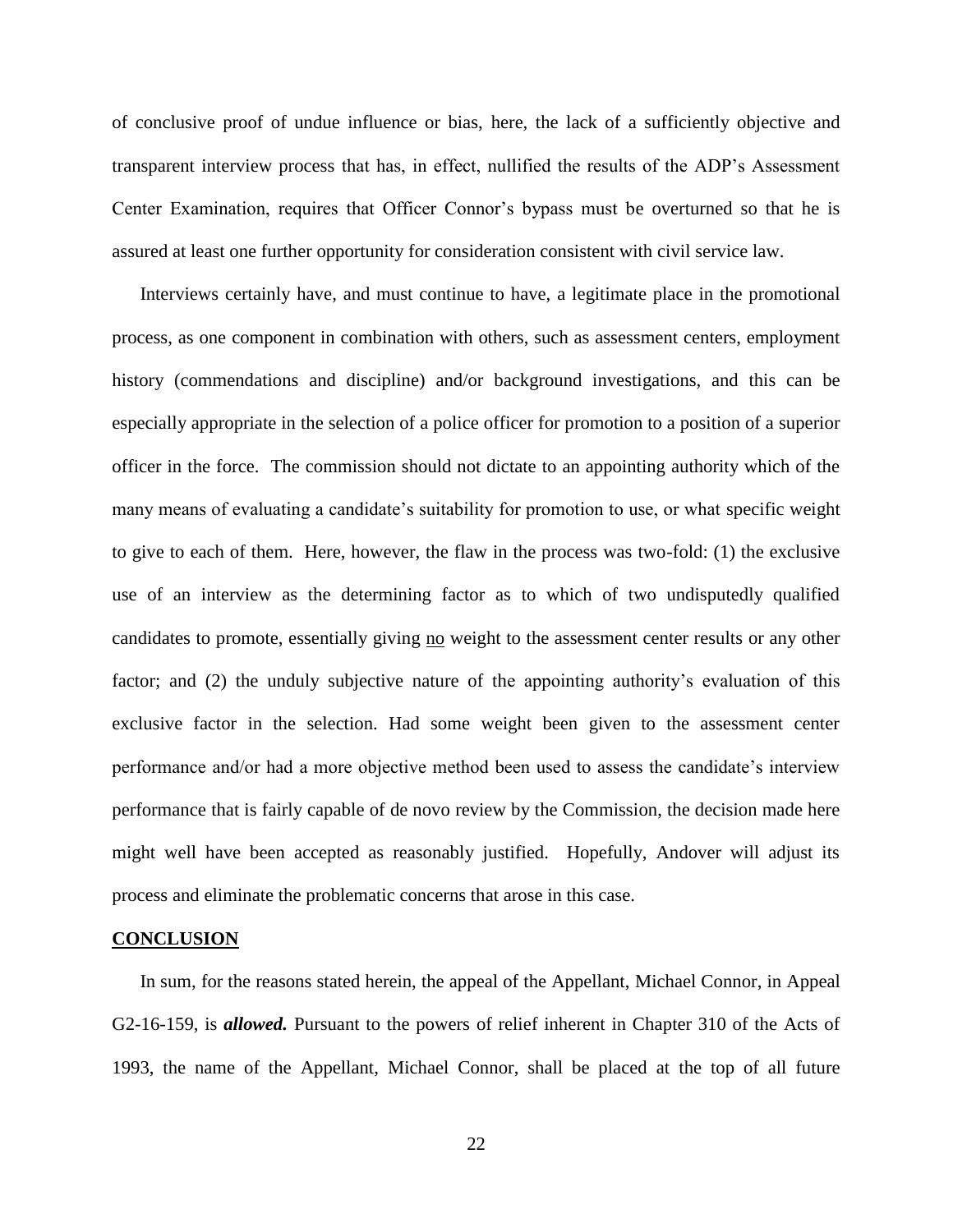certifications for promotion to the position of Sergeant in the Andover Police Department until he is selected for appointment or bypassed after a selection process that conforms to civil service law and rules consistent with this Decision.

> Civil Service Commission */s/Paul M. Stein*  Paul M. Stein, Commissioner

By 3-2 vote of the Civil Service Commission (Bowman, Chairman [NO]; Camuso [YES], Ittleman [NO], Stein [YES] and Tivnan [YES], Commissioners) on December 7, 2017.

Either party may file a motion for reconsideration within ten days of the receipt of this Commission order or decision. Under the pertinent provisions of the Code of Mass. Regulations, 801 CMR 1.01(7)(l), the motion must identify a clerical or mechanical error in this order or decision or a significant factor the Agency or the Presiding Officer may have overlooked in deciding the case. A motion for reconsideration does not toll the statutorily prescribed thirty-day time limit for seeking judicial review of this Commission order or decision.

Under the provisions of G.Lc.31, §44, any party aggrieved by this Commission order or decision may initiate proceedings for judicial review under G.L.c.30A,§14 in the superior court within thirty (30) days after receipt of this order or decision. Commencement of such proceeding shall not, unless specifically ordered by the court, operate as a stay of this Commission order or decision. After initiating proceedings for judicial review in Superior Court, the plaintiff, or his / her attorney, is required to serve a copy of the summons and complaint upon the Boston office of the Attorney General of the Commonwealth, with a copy to the Civil Service Commission, in the time and in the manner prescribed by Mass. R. Civ. P. 4(d).

Notice: Rebecca C. E. Tatum, Esq. (for Appellant) Wendy H. Chu, Esq. (for Respondent) John Marra, Esq. (HRD)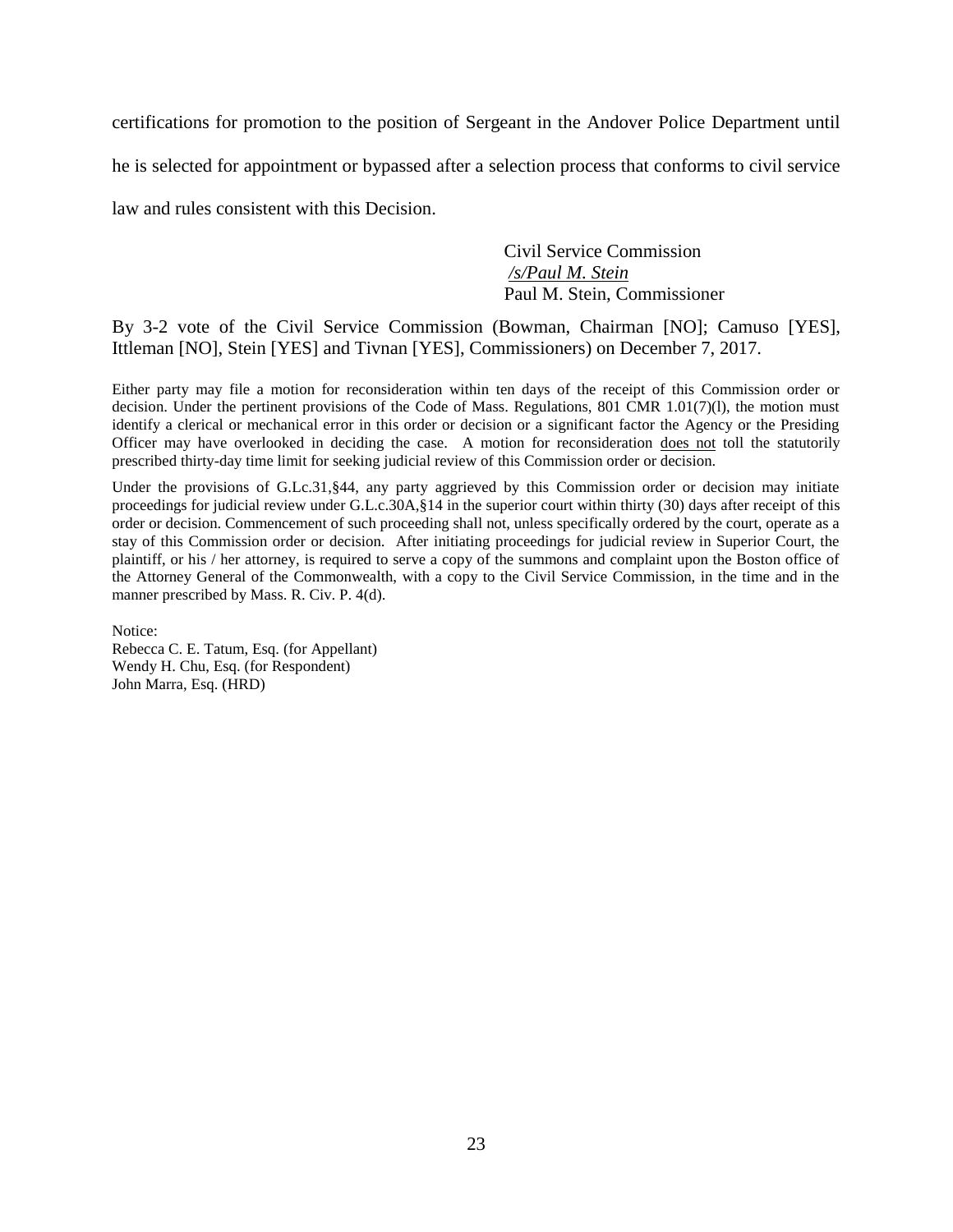# **COMMONWEALTH OF MASSACHUSETTS CIVIL SERVICE COMMISSION SUFFOLK, ss. One Ashburton Place – Room 503**

v.

**Boston, MA 02108 (617) 727-2293**

**MICHAEL CONNOR,**

*Appellant* **CASE NO. G2-16-159**

# **ANDOVER POLICE DEPARTMENT,** *Respondent*

## OPINION OF CHRISTOPHER BOWMAN

 I respectfully reach a different conclusion here and believe that the appeal should be denied. To me, the evidence does not show that the Town nullified the results of the candidates' rankings on the Certification based solely on the results of an allegedly flawed interview process.

 First, while it is very common for cities and towns to be unaware of the examination scores of individual candidates, they *are* aware of the candidates' rankings on the Certification from which promotional appointments are made. The evidence appears to show that the candidates' rankings here were common knowledge and that candidates were actually interviewed in the order of their ranking on the Certification.

 Second, the stated reasons for bypass, contained in the bypass letter, are not limited solely to the candidates' interview performance. Rather, the Town also references the selected candidate's diverse work experience in the Department, including patrol, traffic, detective work and evidence officer.

 Third, I simply don't agree that the interview process, which is inherently subjective, lacked the type of objectivity and transparency that is required. Rather, each of the interview panelists actually testified at the de novo hearing before the Commission and provided specific, detailed reasoning for their unanimous conclusion that the selected candidate performed better during the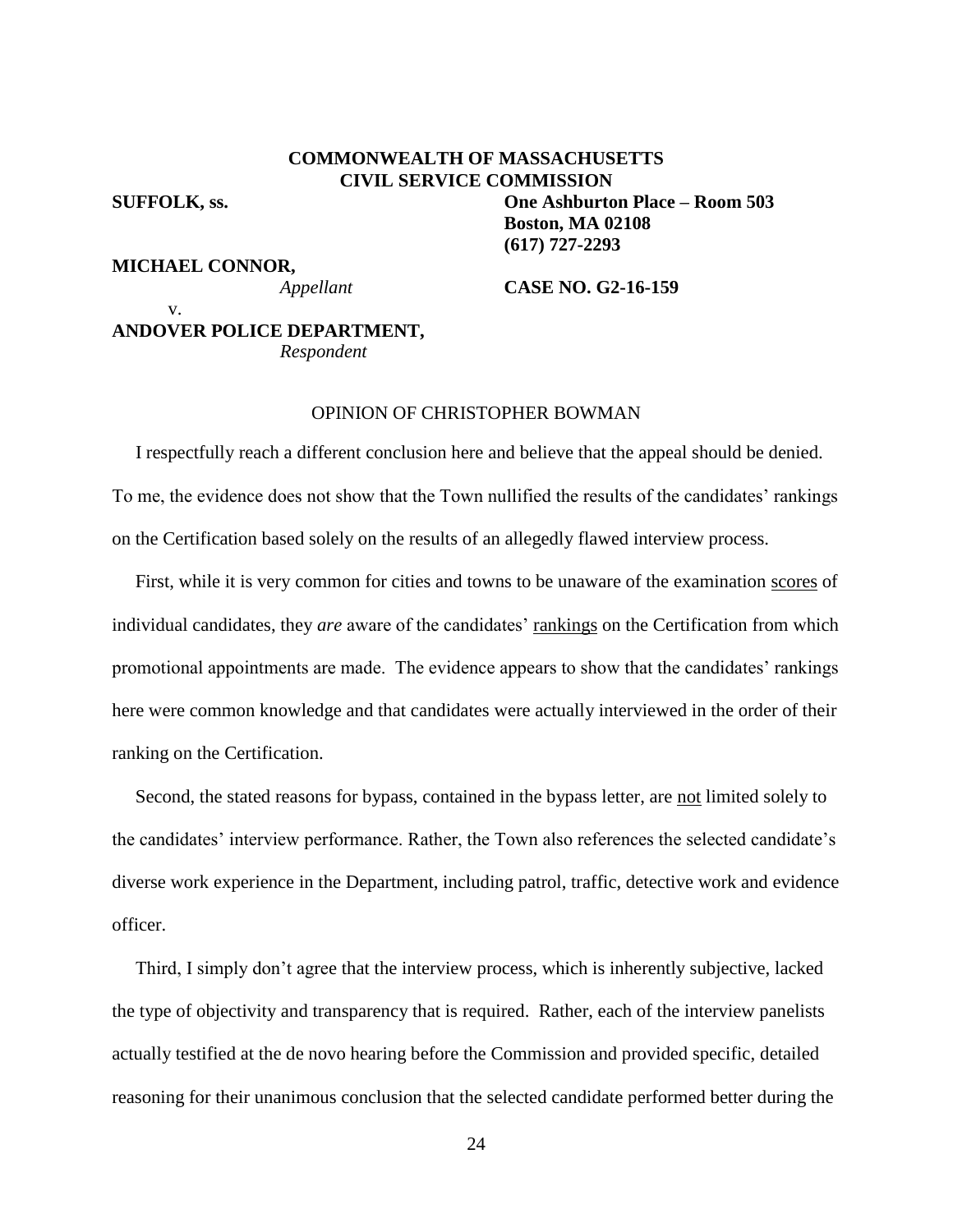interview and that he simply had a better grasp of the leadership duties associated with the position of sergeant and how he would go about handling them if promoted. Importantly, Commissioner Stein concluded that at least two of the interview panelists who testified before him "demonstrated their high level of professionalism and showed no sign that their personal, as opposed to professional, opinions about any candidate influenced their decisions." To me, that is precisely the type of fair and impartial review process that the Commission should *endorse*, not overturn or second-guess.

For all of the above reasons, I believe the appeal should be denied.

# */s/ Christopher C. Bowman*